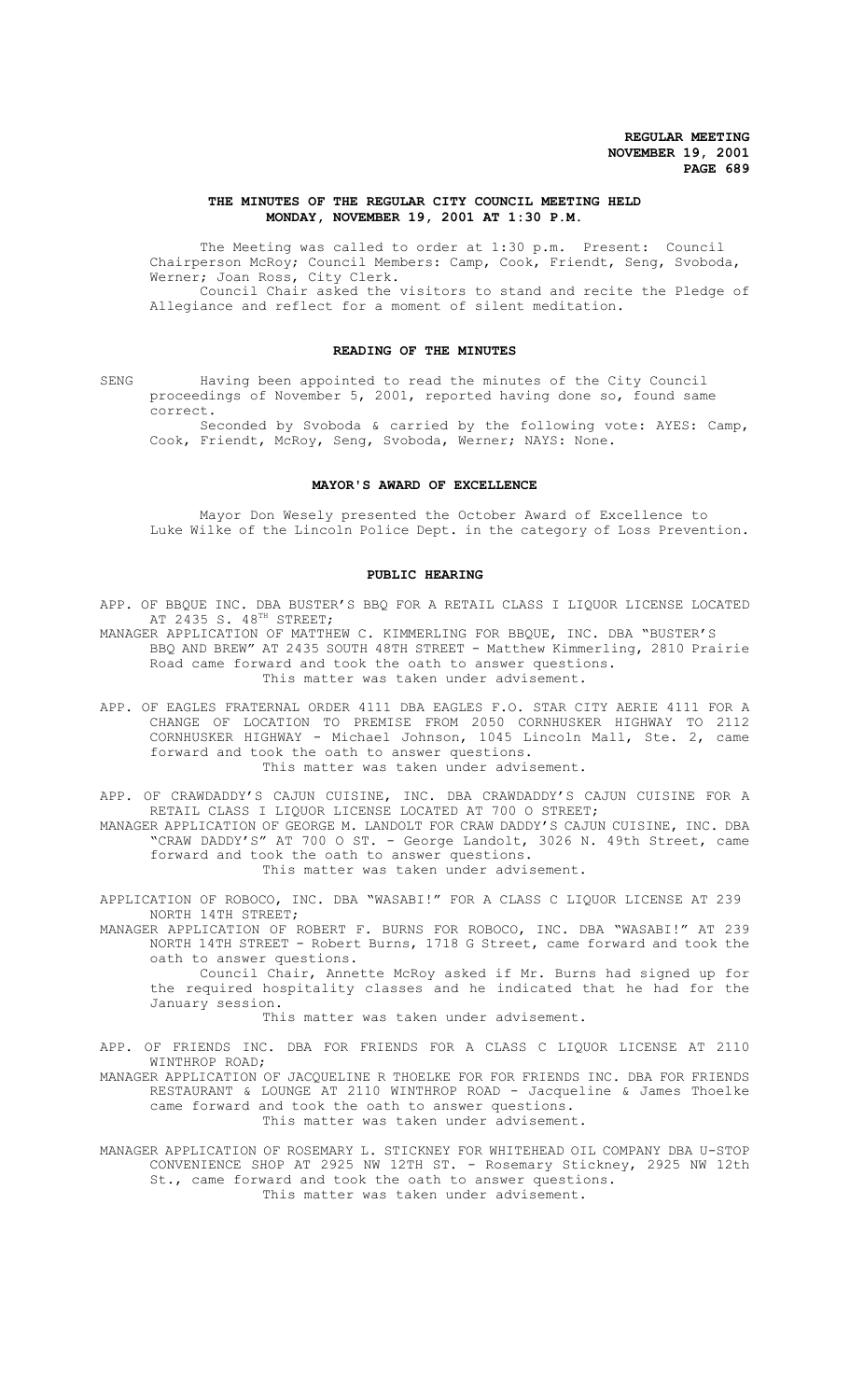AMENDING THE CORPORATE LIMITS OF THE CITY BY ANNEXING APPROXIMATELY 9.12 ACRES OF PROPERTY GENERALLY LOCATED SOUTHWEST OF S.W. 56TH AND WEST O STREETS; CHANGE OF ZONE 3314 - APPLICATION OF D & R DEVELOPMENT, INC. FOR A CHANGE OF ZONE FROM AG AGRICULTURAL TO H-3 HIGHWAY COMMERCIAL ON PROPERTY GENERALLY

LOCATED SOUTHWEST OF S.W. 56TH AND WEST O STREETS; APPROVING AN ANNEXATION AGREEMENT BETWEEN THE CITY AND D & R DEVELOPMENTS, INC. OUTLINING CERTAIN CONDITIONS AND UNDERSTANDINGS WITH REGARDS TO THE ANNEXATION OF APPROXIMATELY 9.12 ACRES OF PROPERTY GENERALLY LOCATED SOUTHWEST OF S.W. 56TH AND WEST O STREETS - Kent Seacrest, Seacrest & Kalkowski, 1111 Lincoln Mall, Suite 350, representing D & R Development came forward in favor of the Change of Zone and Annexation of 9.12 acres. He requested that Council suspend the rules to have 2nd and 3rd readings together.

Rich Wiese, Pres. of West "O" Business Assoc. came forward in support of these matters.

This matter was taken under advisement.

CHANGE OF ZONE 3332 - APPLICATION OF YANKEE L.L.C. FOR A CHANGE OF ZONE FROM AG AGRICULTURAL TO AGR AGRICULTURAL RESIDENTIAL ON PROPERTY GENERALLY LOCATED SOUTH OF WEST PLEASANT HILL ROAD BETWEEN S.W. 33RD AND S.W. 40TH STREETS;

ACCEPTING AND APPROVING THE PRELIMINARY PLAT OF ROLLING MEADOWS 1ST ADDITION FOR 23 DWELLING LOTS WITH WAIVERS OF BLOCK LENGTH, SIDEWALKS, STREET TREES,

STREET LIGHTS, LANDSCAPE SCREENING, AND DOUBLE FRONTAGE LOTS, ON PROPERTY GENERALLY LOCATED SOUTH OF WEST PLEASANT HILL ROAD BETWEEN S.W. 33RD AND S.W. 40TH STREETS - Mark Hunzeker, 530 S. 13th St., Suite B, representing Yankee L.L.C. came forward in support of this application for Change of zone. He presented two amendments to the Preliminary Plat.

Council Members Seng, Cook & Werner asked questions of Mr. Hunzeker and requested staff to come forward.

Mike DeKalb, Planning Staff, came forward to answer questions.

Kim Soucie, 6500 SW 40th St. came forward in opposition.

John & Diane Keats, 6740 SW 38th St. came forward in support of the road being connected to SW 40th. They have also requested copies from the County on water quality for their area.

Randy Rice, 3737 West Bucks Drive came forward in favor of access road.

Councilman Werner asked Mr. DeKalb questions regarding the water supply, quantity and quality.

Troy Etherton, 3300 West Bucks Drive, came forward and suggested he would like to see the developers work closer with the customers.

Phil Corkill, 3110 West Pleasant Hill Road, came forward and had asked Planning Dept. for copies of the covenants regarding water and ponds.

Mr. Hunzeker came forward to present his rebuttal. He informed Council that the covenants are recorded when you have a final plat presented. The County's 5-year road plan includes completion of the .<br>paving on SW 33rd Street, from where we stop paving on down to West N Rd. This developer should not be responsible to pave SW 40th Street.

Councilman Camp asked Mr. Hunzeker questions regarding the water supply.

.<br>Councilwoman Seng asked Mr. Dekalb if Planning Staff and Planning<br>ssion all gave approval of this plan, except for the waiver. He Commission all gave approval of this plan, except for the waiver. indicated that was correct.

This matter was taken under advisement.

APPROVING A TRANSFER OF APPROPRIATIONS BETWEEN CERTAIN CAPITAL IMPROVEMENT PROJECTS WITHIN THE SANITARY SEWER CONSTRUCTION FUND, WATER CONSTRUCTION FUND, AND STREET CONSTRUCTION FUND WITHIN THE PUBLIC WORKS & UTILITIES DEPARTMENT - Margaret Remmenga, Public Works Manager came forward to explain the transfer of appropriations.

This matter was taken under advisement.

APPROVING REVISED DISTRICT BOUNDARIES OF THE CITY FOR THE FOUR COUNCIL DISTRICTS - Ken Winston, 1915 "D" Street, came forward in support of Option A. Robert Stoddard 1131 Carlos Drive, came forward in support of Option A.

Carl Tesch, 2284 Sheldon, came forward in favor of the map in Option A.

Carol Yoakum, 1145 "A" Street, came forward in favor of Option A because it seemed the less disruptive to neighborhood association boundaries.

Jim Johnson, 1201 Berkshire Ct. #36, came forward in favor of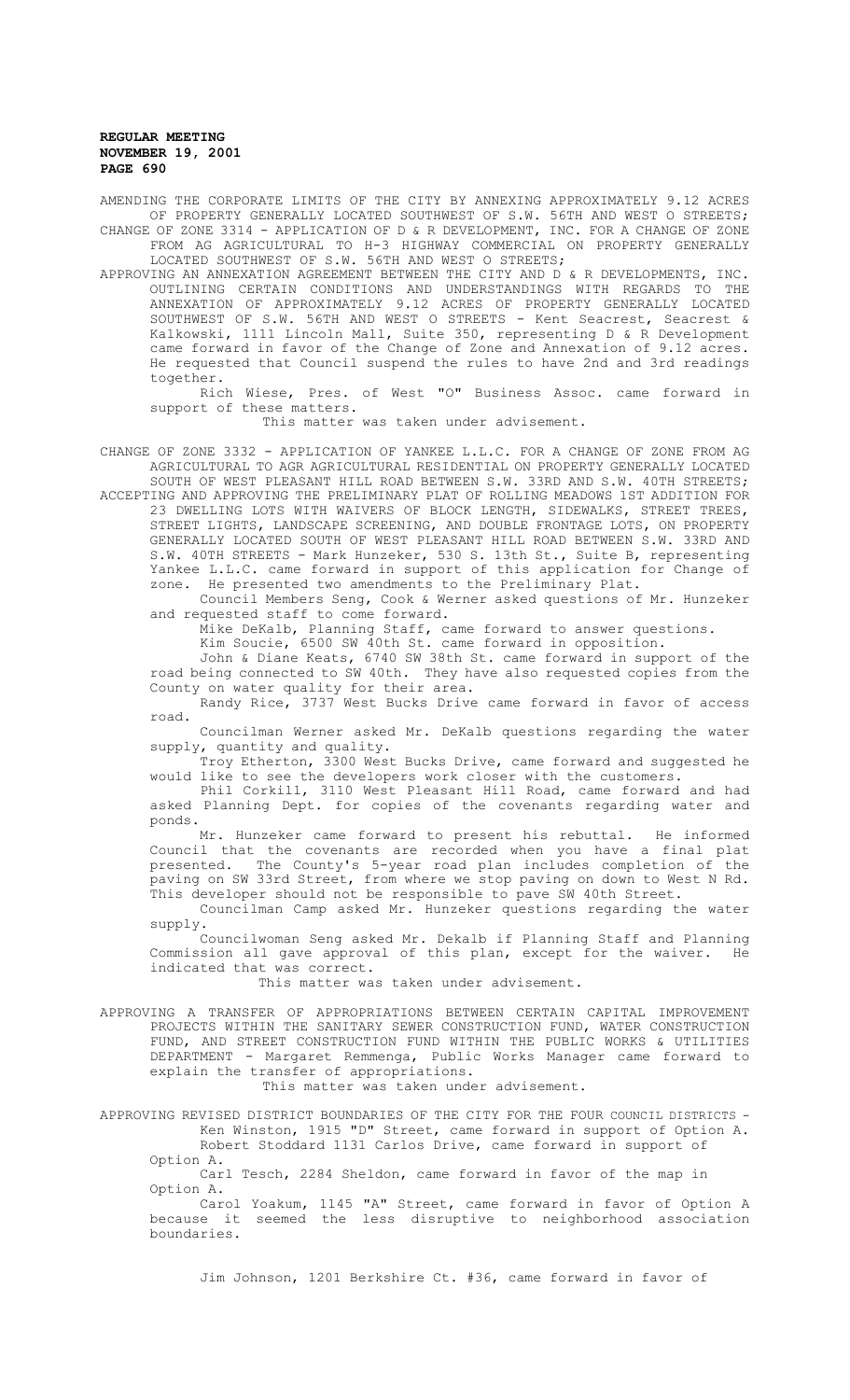Option A. Discussion followed between Council members over various options of

This matter was taken under advisement.

the planned maps.

ACCEPTING AND APPROVING THE PRELIMINARY PLAT OF CARROLL M5 INDUSTRIAL PARK WITH WAIVERS OF THE REQUIRED SIDEWALKS, STORMWATER DETENTION, AND REDUCTION OF THE MINIMUM CENTERLINE RADIUS FOR CURVES, ON PROPERTY GENERALLY LOCATED AT NORTH 27TH STREET AND CLEVELAND AVE. - Milo Mumgaard, Attorney, 941 "O" Street, came forward to advise Council that the neighbors and Mr. Carroll are working the details of this situation out.

Ron Ross, representing C. J. Development, came forward to explain that correspondence was going out from Dick Carroll to the residents of the trailer court.

Discussion by Council members followed. This matter was taken under advisement.

ACCEPTING AND APPROVING THE PRELIMINARY PLAT OF I-80 BUSINESS PARK 1ST ADDITION FOR 14 COMMERCIAL LOTS WITH WAIVERS FOR REDUCED ROADWAY WIDTH, SIDEWALKS, AND SANITARY SEWER REQUIREMENTS ON PROPERTY GENERALLY LOCATED AT N.W. 27TH AND WEST O STREET - Mark Hunzeker, 530 S. 13th St., Suite B, representing Hampton Development, came forward in favor of the preliminary plat. Rich Wiese, Pres. of West "O" St. Business Assoc., came forward to

voice concerns regarding the sidewalks being waived in this plat. This matter was taken under advisement.

APPROVING AN INTERAGENCY MEMORANDUM OF UNDERSTANDING BETWEEN THE DEPARTMENT OF PUBLIC WORKS & UTILITIES AND THE LINCOLN ELECTRIC SYSTEM FOR THE PROVISION OF TREATED WASTEWATER EFFLUENT FOR COOLING AND OTHER ASSOCIATED PLANT WATER REQUIREMENTS OF THE SALT VALLEY GENERATING STATION - Gary Brandt, Division Manager of Wastewater, came forward to explain this project. This matter was taken under advisement.

ADOPTING THE LINCOLN ELECTRIC SYSTEM ANNUAL BUDGET FOR 2002 - Terry Bunde, CEO of Lincoln Electric System came forward in favor of LES' annual budget. This matter was taken under advisement.

**\*\* END OF PUBLIC HEARING \*\***

## **COUNCIL ACTION**

## **LIQUOR RESOLUTIONS**

APP. OF BBQUE INC. DBA BUSTER'S BBQ FOR A RETAIL CLASS I LIQUOR LICENSE LOCATED AT 2435 S. 48<sup>TH</sup> STREET - CLERK read the following resolution, introduced by Jon Camp, who moved its adoption for approval:

A-81207 BE IT RESOLVED by the City Council of the City of Lincoln, Nebraska:

That after hearing duly had as required by law, consideration of the facts of this application, the Nebraska Liquor Control Act, and the pertinent City ordinances, the City Council recommends that the application of BBQue Inc. dba Buster's BBQ" for a Class "I" liquor license at 2435 South 48th Street, Lincoln, Nebraska, for the license period ending April 30, 2002, be approved with the condition that the premise complies in every respect with all city and state regulations. The City Clerk is directed to transmit a copy of this resolution to the Nebraska Liquor Control Commission.

Introduced by Jon Camp Seconded by Seng & carried by the following vote: AYES: Camp, Cook, Friendt, McRoy, Seng, Svoboda, Werner; NAYS: None.

MANAGER APPLICATION OF MATTHEW C. KIMMERLING FOR BBQUE, INC. DBA "BUSTER'S BBQ AND BREW" AT 2435 SOUTH 48TH STREET - CLERK read the following

resolution, introduced by Jon Camp, who moved its adoption for approval: A-81208 WHEREAS, BBQue, Inc. dba "Buster's BBQ" located at 2435 South 48th Street, Lincoln, Nebraska has been approved for a Retail Class "I" liquor license, and now requests that Matthew C. Kimmerling be named manager;

WHEREAS, Matthew C. Kimmerling appears to be a fit and proper person to manage said business.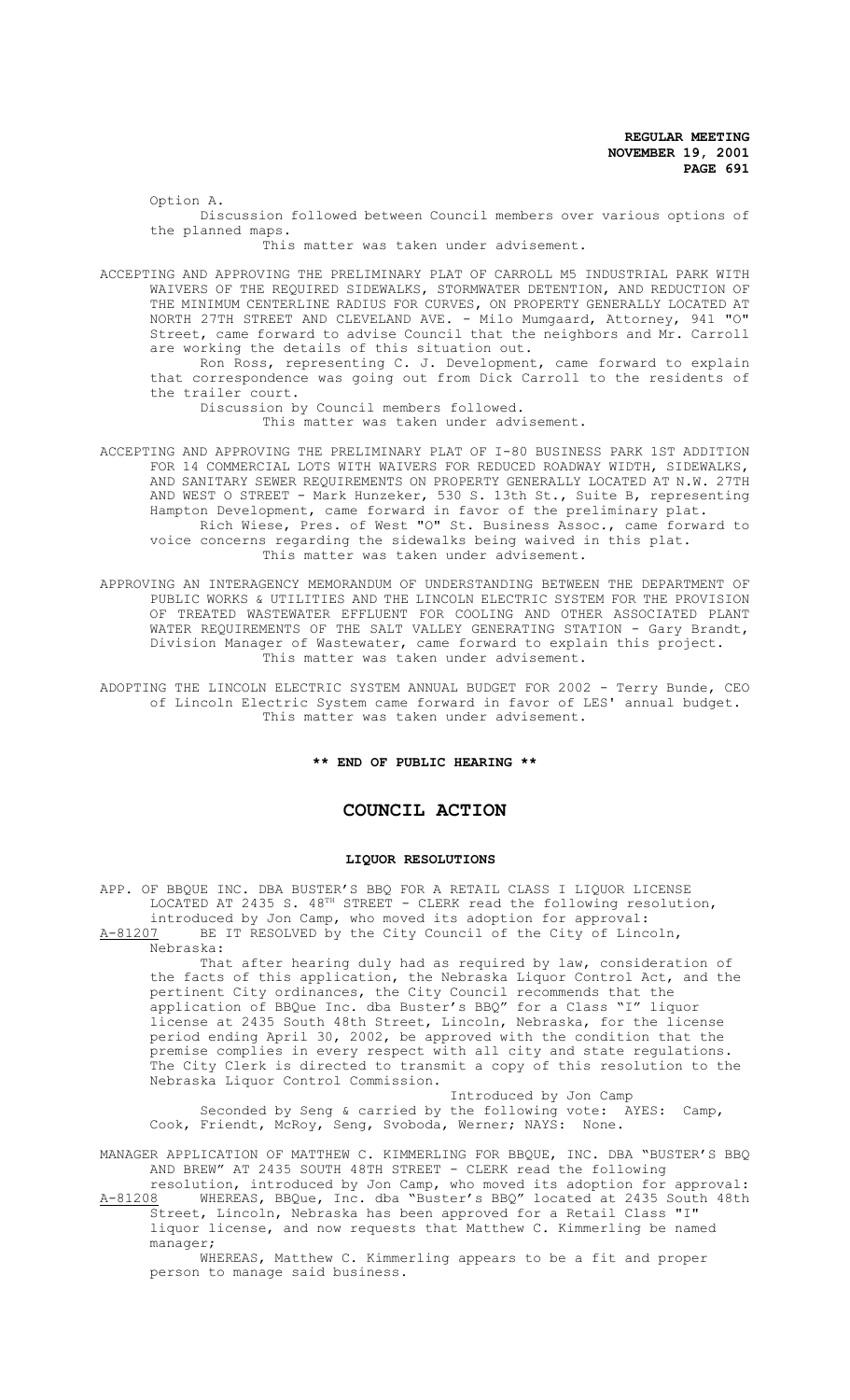NOW, THEREFORE, BE IT RESOLVED by the City Council of the City of Lincoln, Nebraska:

That after hearing duly had as required by law, consideration of the facts of this application, the Nebraska Liquor Control Act, and the pertinent City ordinances, the City Council recommends that Matthew C. Kimmerling be approved as manager of this business for said licensee. The City Clerk is directed to transmit a copy of this resolution to the Nebraska Liquor Control Commission.

Introduced by Jon Camp Seconded by Seng & carried by the following vote: AYES: Camp, Cook, Friendt, McRoy, Seng, Svoboda, Werner; NAYS: None.

APP. OF EAGLES FRATERNAL ORDER 4111 DBA EAGLES F.O. STAR CITY AERIE 4111 FOR A CHANGE OF LOCATION TO PREMISE FROM 2050 CORNHUSKER HIGHWAY TO 2112 CORNHUSKER HIGHWAY - CLERK read the following resolution, introduced by Jon Camp, who moved its adoption for approval:

A-81209 BE IT RESOLVED by the City Council of the City of Lincoln, Nebraska:

That after hearing duly had as required by law, consideration of the facts of this application, the Nebraska Liquor Control Act,<br>including <u>Neb. Rev. Stat.</u> \$ 53-129, and the pertinent City ordinances, including Neb. Rev. Stat. § 53-129, and the pertinent City ordinances, the City Council recommends that the application of Eagles Fraternal Order 4111 dba "Eagles F.O. Star City Aerie 4111" to move its presently licensed premise and existing Class "C" liquor license from 2050 Cornhusker Highway to 2112 Cornhusker Highway, Lincoln, Nebraska, be approved with the condition that the premise complies in every respect with all City and State regulations.

BE IT FURTHER RESOLVED that the City Clerk is directed to transmit a copy of this resolution to the Nebraska Liquor Control Commission. Introduced by Jon Camp

Seconded by Seng & carried by the following vote: AYES: Camp, Cook, Friendt, McRoy, Seng, Svoboda, Werner; NAYS: None.

APP. OF CRAWDADDY'S CAJUN CUISINE, INC. DBA CRAWDADDY'S CAJUN CUISINE FOR A RETAIL CLASS I LIQUOR LICENSE LOCATED AT 700 O STREET - CLERK read the following resolution, introduced by Jon Camp, who moved its adoption for

approval:<br>A-81210 BE BE IT RESOLVED by the City Council of the City of Lincoln, Nebraska:

That after hearing duly had as required by law, consideration of the facts of this application, the Nebraska Liquor Control Act, and the pertinent City ordinances, the City Council recommends that the application of Crawdaddy's Cajun Cuisine, Inc. dba "Crawdaddy's Cajun Cuisine" for a Class "I" liquor license at 700 O Street, Lincoln, Nebraska, for the license period ending April 30, 2002, be approved with the condition that the premise complies in every respect with all city and state regulations. The City Clerk is directed to transmit a copy of this resolution to the Nebraska Liquor Control Commission.

Introduced by Jon Camp Seconded by Seng & carried by the following vote: AYES: Camp,

Cook, Friendt, McRoy, Seng, Svoboda, Werner; NAYS: None.

MANAGER APPLICATION OF GEORGE M. LANDOLT FOR CRAW DADDY'S CAJUN CUISINE, INC. DBA "CRAW DADDY'S" AT 700 O ST. - CLERK read the following resolution,

introduced by Jon Camp, who moved its adoption for approval:<br>A-81211 WHEREAS, Crawdaddy's Cajun Cuisine, Inc. dba "Crawdadd WHEREAS, Crawdaddy's Cajun Cuisine, Inc. dba "Crawdaddy's Cajun Cuisine" located at 700 O Street, Lincoln, Nebraska has been approved for a Retail Class "I" liquor license, and now requests that George M. Landolt be named manager;

WHEREAS, George M. Landolt appears to be a fit and proper person to manage said business.

NOW, THEREFORE, BE IT RESOLVED by the City Council of the City of Lincoln, Nebraska:

That after hearing duly had as required by law, consideration of the facts of this application, the Nebraska Liquor Control Act, and the

pertinent City ordinances, the City Council recommends that George M. Landolt be approved as manager of this business for said licensee. The City Clerk is directed to transmit a copy of this resolution to the Nebraska Liquor Control Commission.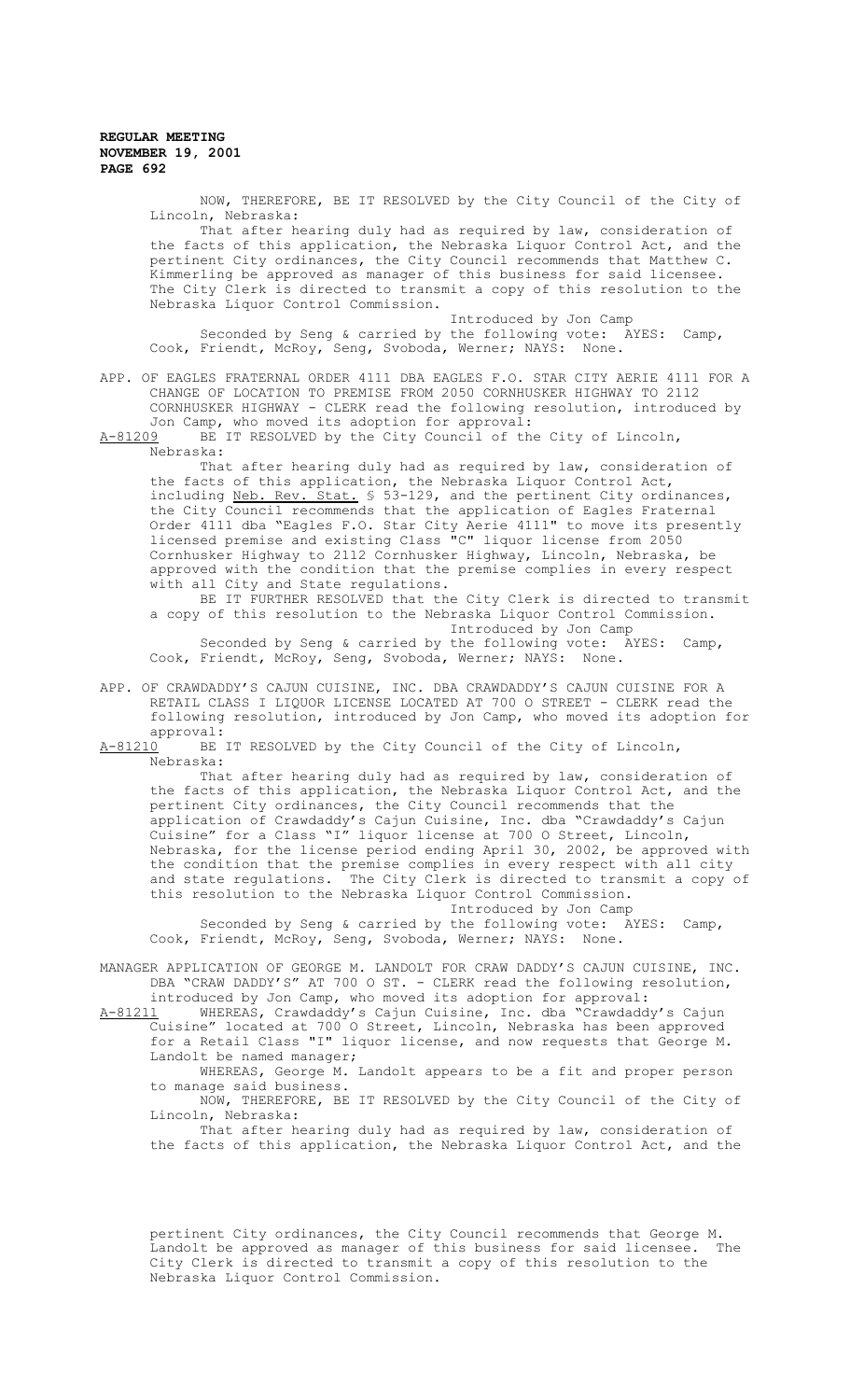Introduced by Jon Camp Seconded by Seng & carried by the following vote: AYES: Camp, Cook, Friendt, McRoy, Seng, Svoboda, Werner; NAYS: None.

APPLICATION OF ROBOCO, INC. DBA "WASABI!" FOR A CLASS C LIQUOR LICENSE AT 239 NORTH 14TH STREET - CLERK read the following resolution, introduced by Jon Camp, who moved its adoption for approval:

A-81212 BE IT RESOLVED by the City Council of the City of Lincoln, Nebraska:

That after hearing duly had as required by law, consideration of the facts of this application, the Nebraska Liquor Control Act, and the pertinent City ordinances, the City Council recommends that the application of Roboco, Inc. dba "Wasabi!" for a Class "C" liquor license at 239 North 14th Street, Lincoln, Nebraska, for the license period ending October 31, 2002, be approved with the condition that the premise complies in every respect with all city and state regulations. The City Clerk is directed to transmit a copy of this resolution to the Nebraska Liquor Control Commission.

Introduced by Jon Camp Seconded by Seng & carried by the following vote: AYES: Camp, Cook, Friendt, McRoy, Seng, Svoboda, Werner; NAYS: None.

MANAGER APPLICATION OF ROBERT F. BURNS FOR ROBOCO, INC. DBA "WASABI!" AT 239 NORTH 14TH STREET - CLERK read the following resolution, introduced by

Jon Camp, who moved its adoption for approval:<br>A-81213 WHEREAS, Roboco, Inc. dba "Wasabi!" locat WHEREAS, Roboco, Inc. dba "Wasabi!" located at 239 North 14th Street, Lincoln, Nebraska has been approved for a Retail Class "C"

liquor license, and now requests that Robert F. Burns be named manager; WHEREAS, Robert F. Burns appears to be a fit and proper person to manage said business.

NOW, THEREFORE, BE IT RESOLVED by the City Council of the City of Lincoln, Nebraska:

That after hearing duly had as required by law, consideration of the facts of this application, the Nebraska Liquor Control Act, and the pertinent City ordinances, the City Council recommends that Robert F.<br>Burns be approved as manager of this business for said licensee. The Burns be approved as manager of this business for said licensee. City Clerk is directed to transmit a copy of this resolution to the Nebraska Liquor Control Commission.

Introduced by Jon Camp Seconded by Seng & carried by the following vote: AYES: Camp, Cook, Friendt, McRoy, Seng, Svoboda, Werner; NAYS: None.

APP. OF FRIENDS INC. DBA FOR FRIENDS FOR A CLASS C LIQUOR LICENSE AT 2110 WINTHROP ROAD - CLERK read the following resolution, introduced by Jon Camp, who moved its adoption for approval:<br> $A-81214$  BE IT RESOLVED by the City Council o

BE IT RESOLVED by the City Council of the City of Lincoln, Nebraska:

That after hearing duly had as required by law, consideration of the facts of this application, the Nebraska Liquor Control Act, and the pertinent City ordinances, the City Council recommends that the application of For Friends, Inc. dba "For Friends Restaurant & Lounge" for a Class "C" liquor license at 2110 Winthrop Road, Lincoln, Nebraska, for the license period ending April 30, 2002, be approved with the condition that the premise complies in every respect with all city and state regulations. The City Clerk is directed to transmit a copy of this resolution to the Nebraska Liquor Control Commission. Introduced by Jon Camp

Seconded by Seng & carried by the following vote: AYES: Camp, Cook, Friendt, McRoy, Seng, Svoboda, Werner; NAYS: None.

MANAGER APPLICATION OF JACQUELINE R THOELKE FOR FOR FRIENDS INC. DBA FOR FRIENDS RESTAURANT & LOUNGE AT 2110 WINTHROP ROAD - CLERK read the following resolution, introduced by Jon Camp, who moved its adoption for approval:

A-81215 WHEREAS, For Friends, Ind dba "For Friends Restaurant & Lounge" located at 2110 Winthrop Road, Lincoln, Nebraska has been approved for a Retail Class "C" liquor license, and now requests that Jacqueline R. Thoelke be named manager;

WHEREAS, Jacqueline R. Thoelke appears to be a fit and proper person to manage said business.

NOW, THEREFORE, BE IT RESOLVED by the City Council of the City of Lincoln, Nebraska:

That after hearing duly had as required by law, consideration of the facts of this application, the Nebraska Liquor Control Act, and the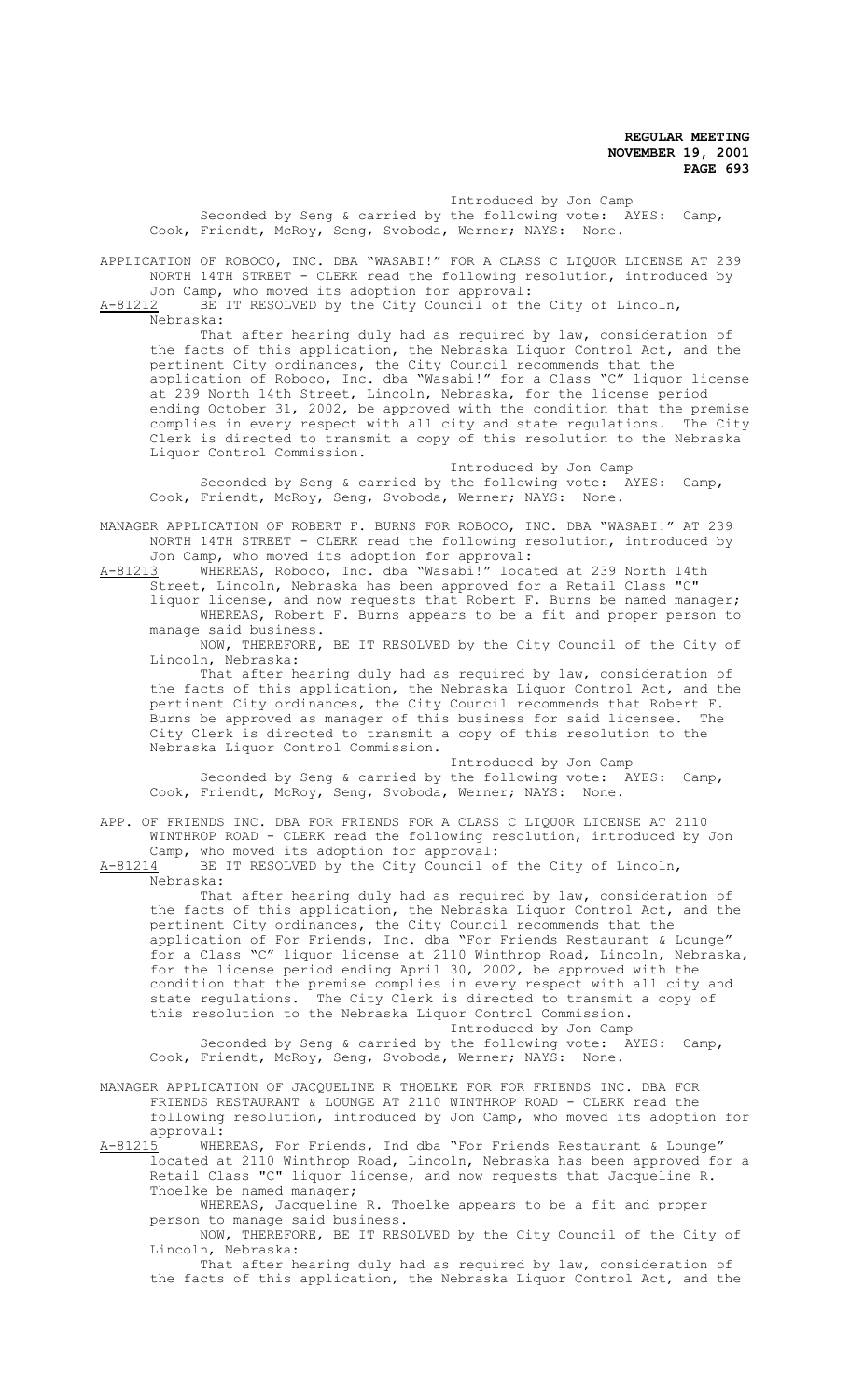pertinent City ordinances, the City Council recommends that Jacqueline R. Thoelke be approved as manager of this business for said licensee. The City Clerk is directed to transmit a copy of this resolution to the Nebraska Liquor Control Commission.

Introduced by Jon Camp Seconded by Seng & carried by the following vote: AYES: Camp, Cook, Friendt, McRoy, Seng, Svoboda, Werner; NAYS: None.

MANAGER APPLICATION OF ROSEMARY L. STICKNEY FOR WHITEHEAD OIL COMPANY DBA U-STOP CONVENIENCE SHOP AT 2925 NW 12TH ST. - CLERK read the following

resolution, introduced by Jon Camp, who moved its adoption for approval:<br>A-81216 WHEREAS, Whitehead Oil Company dba "U-Stop Convenience Shop" WHEREAS, Whitehead Oil Company dba "U-Stop Convenience Shop located at 2925 N.W. 12th Street, Lincoln, Nebraska has been approved for a Retail Class "D" liquor license, and now requests that Rosemary L. Stickney be named manager;

WHEREAS, Rosemary L. Stickney appears to be a fit and proper person to manage said business.

NOW, THEREFORE, BE IT RESOLVED by the City Council of the City of Lincoln, Nebraska:

That after hearing duly had as required by law, consideration of the facts of this application, the Nebraska Liquor Control Act, and the pertinent City ordinances, the City Council recommends that Rosemary L. Stickney be approved as manager of this business for said licensee. The City Clerk is directed to transmit a copy of this resolution to the Nebraska Liquor Control Commission.

Introduced by Jon Camp Seconded by Seng & carried by the following vote: AYES: Camp, Cook, Friendt, McRoy, Seng, Svoboda, Werner; NAYS: None.

#### **ORDINANCES - 2ND READING**

- AMENDING THE CORPORATE LIMITS OF THE CITY BY ANNEXING APPROXIMATELY 9.12 ACRES OF PROPERTY GENERALLY LOCATED SOUTHWEST OF S.W. 56TH AND WEST O STREETS, Prior to reading:
- CAMP Moved to suspend the Council Rules for Bill No. 01-165 to have 2nd and 3rd Reading on this date.
	- Seconded by Seng & carried by the following vote: AYES: Camp, Friendt, McRoy, Seng, Svoboda, Werner; NAYS: Cook.
- CLERK Read an ordinance, introduced by Jon Camp, amending the corporate limits of the City by annexing approximately 9.12 acres of property generally located southwest of S.W. 56th and West "O" St., the second time. **(See further Council Action under ORDINANCES - 3RD READING.)**
- CHANGE OF ZONE 3314 APPLICATION OF D & R DEVELOPMENT, INC. FOR A CHANGE OF ZONE FROM AG AGRICULTURAL TO H-3 HIGHWAY COMMERCIAL ON PROPERTY GENERALLY LOCATED SOUTHWEST OF S.W. 56TH AND WEST O STREETS - Prior to reading:

CAMP Moved to suspend the Council Rules for Bill No. 01-166 to have 2nd and 3rd Reading on this date.

Seconded by Seng & carried by the following vote: AYES: Camp, Friendt, McRoy, Seng, Svoboda, Werner; NAYS: Cook.

CLERK Read an ordinance, introduced by Jon Camp, for an Application of D & R Development, Inc. for a change of zone from AG Agricultural to H-3 Highway Commercial on property generally located southwest of S.W. 56th and West "O" Streets, the second time. **(See further Council Action under ORDINANCES - 3RD READING.)**

CHANGE OF ZONE 3332 - APPLICATION OF YANKEE L.L.C. FOR A CHANGE OF ZONE FROM AG AGRICULTURAL TO AGR AGRICULTURAL RESIDENTIAL ON PROPERTY GENERALLY LOCATED SOUTH OF WEST PLEASANT HILL ROAD BETWEEN S.W. 33RD AND S.W. 40TH STREETS - PRIOR to reading:<br>WERNER Moved to suspend Coun

Moved to suspend Council Rules for Bill No. 01-169 to have 2nd and 3rd Reading on this date.

Seconded by Seng & carried by the following vote: AYES: Camp, Friendt, McRoy, Seng, Svoboda, Werner; NAYS: Cook.

CLERK Read an ordinance, introduced by Jon Camp, for an Application of Yankee L.L.C. for a change of zone from AG Agricultural to AGR Agricultural Residential on property generally located south of West Pleasant Hill Road between S.W. 33rd and S.W. 40th Streets, the second time. **(See further Council Action under ORDINANCES - 3RD READING.)**

APPROVING A TRANSFER OF APPROPRIATIONS BETWEEN CERTAIN CAPITAL IMPROVEMENT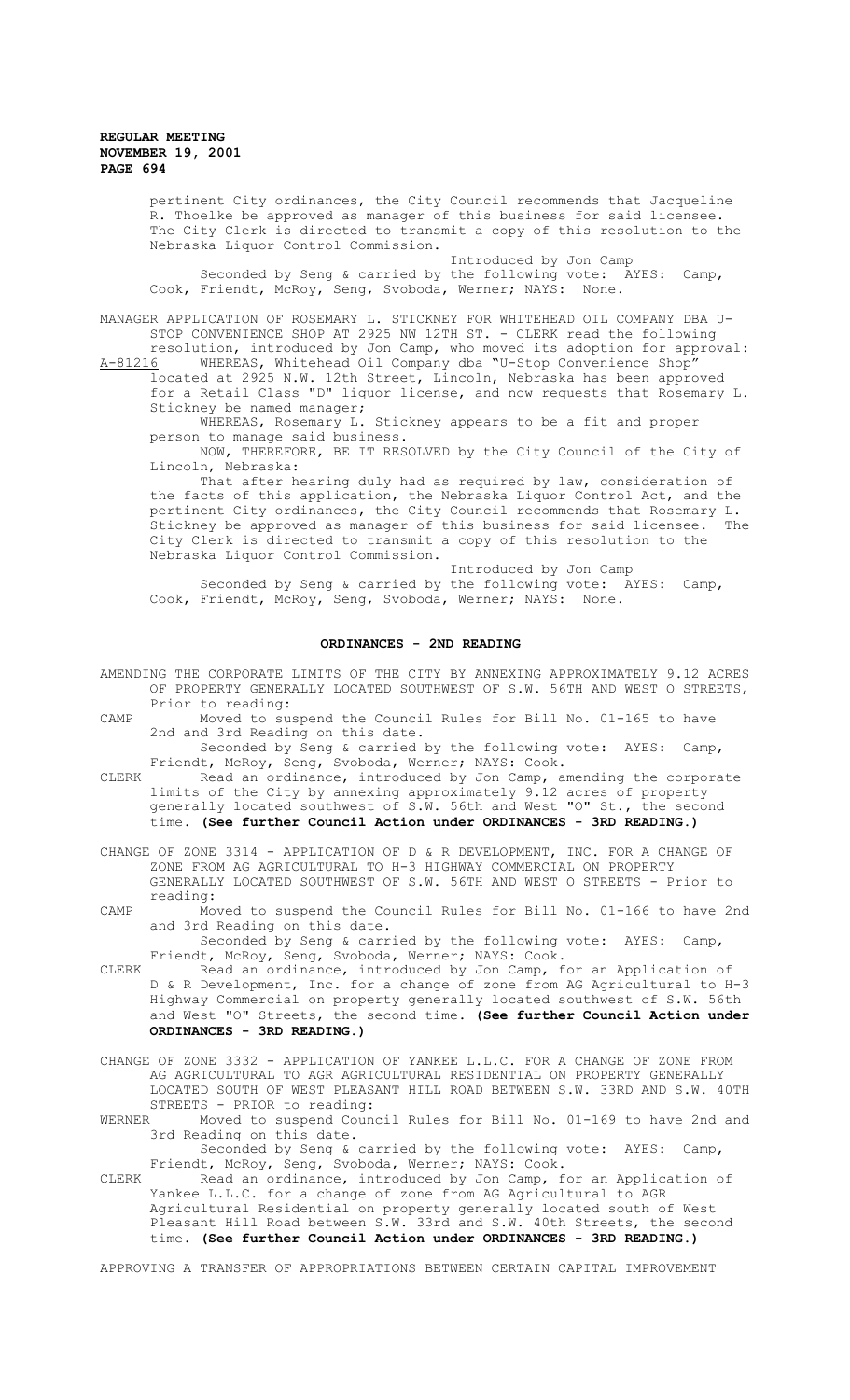PROJECTS WITHIN THE SANITARY SEWER CONSTRUCTION FUND, WATER CONSTRUCTION FUND, AND STREET CONSTRUCTION FUND WITHIN THE PUBLIC WORKS & UTILITIES DEPARTMENT - CLERK read an ordinance, introduced by Jon Camp, approving a transfer of appropriations between certain capital improvement projects within the Sanitary Sewer Construction Fund, Water Construction Fund, and Street Construction Fund within the Public Works & Utilities Department, the second time.

- AMENDING CHAPTER 24.38 OF THE LINCOLN MUNICIPAL CODE TO REGULATE ON-SITE WASTEWATER TREATMENT SYSTEMS AND IMPLEMENT STATE STATUTORY REQUIREMENTS - Prior to reading:
- COOK Moved to delay public hearing and action one week to 11/26/01. Seconded by Seng & carried by the following vote: AYES: Camp,
- Cook, Friendt, McRoy, Seng, Svoboda, Werner; NAYS: None. CLERK Read an ordinance, introduced by Jon Camp, Amending Chapter 24.38 of the Lincoln Municipal Code to regulate on-site wastewater treatment systems and implement state statutory requirements, the second time. **(See further Council Action under ORDINANCES - 3RD READING.)**
- APPROVING REVISED DISTRICT BOUNDARIES OF THE CITY FOR THE FOUR COUNCIL DISTRICTS - CLERK read an ordinance, introduced by Jon Camp, to approve revised district boundaries of the City for the four Council Districts, the second time. **(See further Council Action under ORDINANCES - 3RD READING.)**

#### **RESOLUTIONS**

ACCEPTING AND APPROVING THE PRELIMINARY PLAT OF CARROLL M5 INDUSTRIAL PARK WITH WAIVERS OF THE REQUIRED SIDEWALKS, STORMWATER DETENTION, AND REDUCTION OF THE MINIMUM CENTERLINE RADIUS FOR CURVES, ON PROPERTY GENERALLY LOCATED AT NORTH 27TH STREET AND CLEVELAND AVE. - CLERK read a resolution, introduced by Jon Camp, who moved its adoption:<br>A-81217 WHEREAS, Ceejay, L.L.C. has submitted the preliminary

WHEREAS, Ceejay, L.L.C. has submitted the preliminary plat of CARROLL M5 INDUSTRIAL PARK for acceptance and approval; and

WHEREAS, the Lincoln City - Lancaster County Planning Commission has reviewed said preliminary plat and made recommendations as contained in the letter dated August 10, 2001, which is attached hereto as Exhibit "A".

NOW, THEREFORE, BE IT RESOLVED by the City Council of the City of Lincoln, Nebraska:

That the preliminary plat of CARROLL M5 INDUSTRIAL PARK, located at 27th Street and Cleveland Avenue, as submitted by Ceejay, L.L.C., is hereby accepted and approved, subject to the terms and conditions set forth in Exhibit "A", which is attached hereto and made a part of this resolution as though fully set forth verbatim.

Introduced by Jon Camp Seconded by Svoboda & carried by the following vote: AYES: Camp, Cook, Friendt, McRoy, Seng, Svoboda, Werner; NAYS: None.

APPROVING AN ANNEXATION AGREEMENT BETWEEN THE CITY AND D & R DEVELOPMENTS, INC. OUTLINING CERTAIN CONDITIONS AND UNDERSTANDINGS WITH REGARDS TO THE ANNEXATION OF APPROXIMATELY 9.12 ACRES OF PROPERTY GENERALLY LOCATED SOUTHWEST OF S.W. 56TH AND WEST O STREETS - CLERK read a resolution,

introduced by Jonathan Cook, who moved its adoption:<br>A-81218 BE IT RESOLVED by the City Council of the City BE IT RESOLVED by the City Council of the City of Lincoln, Nebraska:

That the agreement titled Conditional Annexation and Zoning Agreement for S.W. 56th and West "O" Street (Annexation Agreement), which is attached hereto, marked as Attachment "A" and made a part hereof by reference, between the City of Lincoln and D & R Developments, Inc. (Owner), outlining certain conditions and understandings between the City and said Owner relating to the annexation of approximately 9.12 acres of property generally located southwest of S.W. 56th and West "O" Streets is approved.

BE IT FURTHER RESOLVED that the Mayor is authorized to execute the Annexation Agreement on behalf of the City.

BE IT FURTHER RESOLVED that the City Clerk is directed to return one fully executed copy of this Agreement to Rick Peo, Chief Assistant City Attorney, for distribution to the Owner.

BE IT FURTHER RESOLVED that the City Clerk is directed to record the Annexation Agreement or a summary memorandum thereof with the Register of Deeds, filing fees to be paid by the Owner.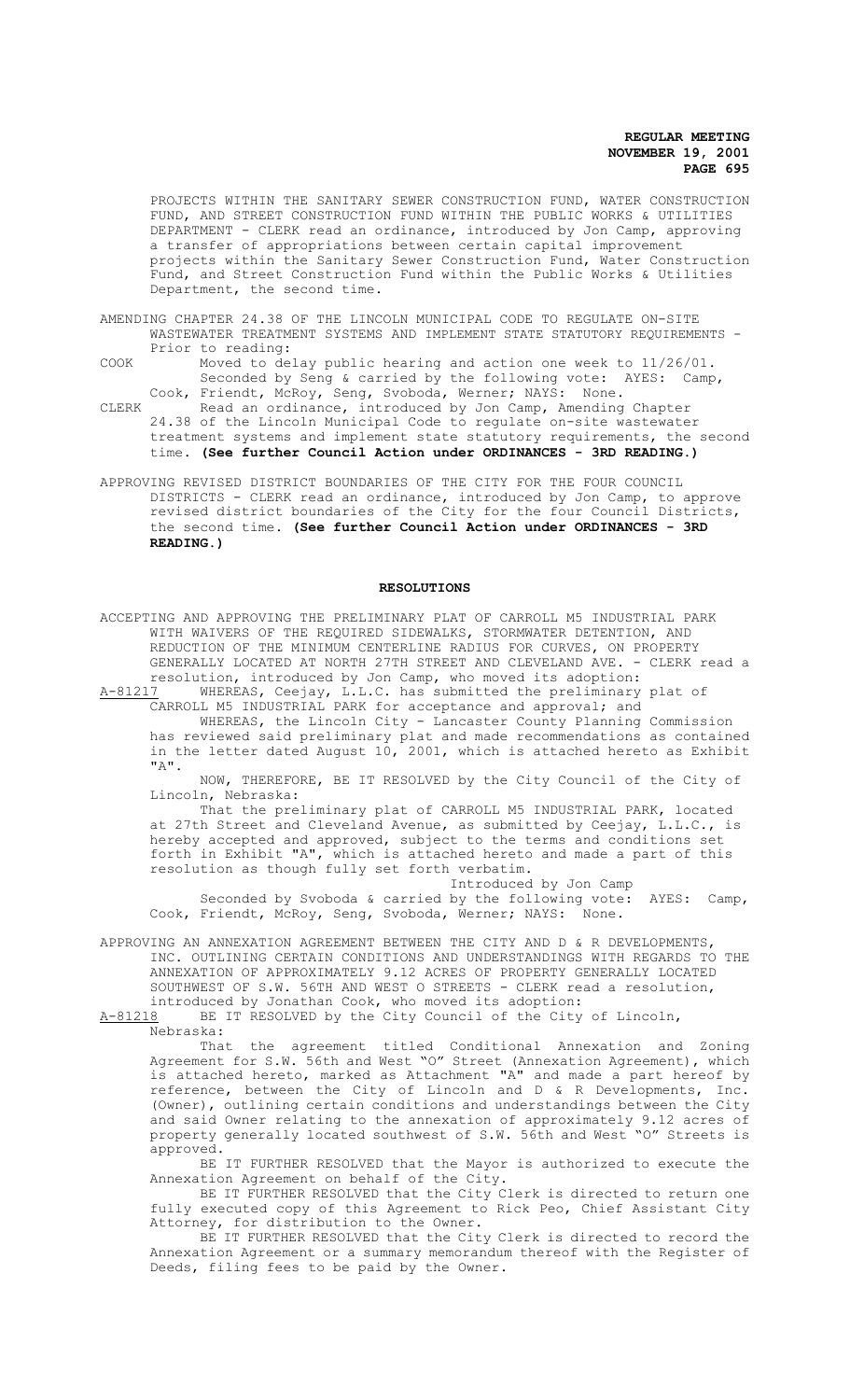# Introduced by Jonathan Cook<br>v the following vote: AYES:

Seconded by Seng & carried by the following vote: AYES: Camp, Cook, Friendt, McRoy, Seng, Svoboda, Werner; NAYS: None.

ACCEPTING AND APPROVING THE PRELIMINARY PLAT OF ROLLING MEADOWS 1ST ADDITION FOR 23 DWELLING LOTS WITH WAIVERS OF BLOCK LENGTH, SIDEWALKS, STREET TREES, STREET LIGHTS, LANDSCAPE SCREENING, AND DOUBLE FRONTAGE LOTS, ON PROPERTY GENERALLY LOCATED SOUTH OF WEST PLEASANT HILL ROAD BETWEEN S.W. 33RD AND S.W. 40TH STREETS - PRIOR to reading:

COOK Moved to amend Bill No. 01R-292 in the following manner:

1. On page 2, after line 5, add the following:

Developer shall install sedimentation fences or straw bales to control erosion to the satisfaction of the County Engineer. 2. Amend Exhibit "A" by adding a new condition 3.2.8 to read as follows:

To petition for the creation of a paving district to pave Southwest 34th Street Court if a future paving district is created for the paving of Southwest 34th Street and Pleasant Hill Road abutting the subdivision.

CLERK Read a resolution, introduced by Jonathan Cook, who moved its adoption:

A-81219 WHEREAS, Yankee L.L.C. has submitted the preliminary plat of ROLLING MEADOWS 1ST ADDITION for acceptance and approval; and

WHEREAS, the Lincoln City - Lancaster County Planning Commission has reviewed said preliminary plat and made recommendations as contained in the letter dated October 18, 2001, which is attached hereto as Exhibit "A".

NOW, THEREFORE, BE IT RESOLVED by the City Council of the City of Lincoln, Nebraska:

That the preliminary plat of ROLLING MEADOWS 1ST ADDITION, located south of West Pleasant Hill Road between S.W. 33rd and S.W. 40th Streets as submitted by Yankee L.L.C. is hereby accepted and approved, subject to the terms and conditions set forth in Exhibit "A", which is attached hereto and made a part of this resolution as though fully set forth verbatim.

BE IT FURTHER RESOLVED that the City Council finds that the tract to be subdivided is surrounded by such development or unusual conditions that strict application of the subdivision requirements would result in actual difficulties or substantial hardship and the following modifications to the subdivision requirements are therefore approved:

1. The requirement of § 26.23.130 of the Lincoln Municipal Code that block length not exceed 1320 feet between cross streets is waived for Block  $2.2$ 

2. The requirements of Section 26.27.020, 26.27.070, 26.27.080, and 26.27.090 of the Lincoln Municipal Code, relating to the installation of sidewalks, ornamental street lights, landscape screens, and street trees, respectively, are waived pursuant to Section 26.31.010 based upon the rural nature of the proposed development and its location outside the corporate limits.

3. The requirement of Section 26.23.140 of the Lincoln Municipal Code which prohibits double frontage lots is waived along the County roads.

Developer shall install sedimentation fences or straw bales to control erosion to the satisfaction of the County Engineer.

Introduced by Jonathan Cook

Seconded by Seng & carried by the following vote: AYES: Camp, Cook, Friendt, McRoy, Seng, Svoboda, Werner; NAYS: None.

ACCEPTING AND APPROVING THE PRELIMINARY PLAT OF I-80 BUSINESS PARK 1ST ADDITION FOR 14 COMMERCIAL LOTS WITH WAIVERS FOR REDUCED ROADWAY WIDTH, SIDEWALKS, AND SANITARY SEWER REQUIREMENTS ON PROPERTY GENERALLY LOCATED AT N.W. 27TH AND WEST O STREET - CLERK read a resolution, introduced by Jonathan Cook, who moved its adoption:<br>A-81220 WHEREAS, Hampton,

WHEREAS, Hampton, L.L.C. has submitted the preliminary plat of I-80 BUSINESS PARK 1ST ADDITION for acceptance and approval; and

WHEREAS, the Lincoln City - Lancaster County Planning Commission has reviewed said preliminary plat and made recommendations as contained in the letter dated October 8, 2001, which is attached hereto as Exhibit "A". NOW, THEREFORE, BE IT RESOLVED by the City Council of the City of Lincoln, Nebraska:

That the preliminary plat of I-80 BUSINESS PARK 1ST ADDITION, generally located at N.W. 27th and West "O" Streets as submitted by Hampton, L.L.C. is hereby accepted and approved, subject to the terms and conditions set forth in Exhibit "A", which is attached hereto and made a part of this resolution as though fully set forth verbatim.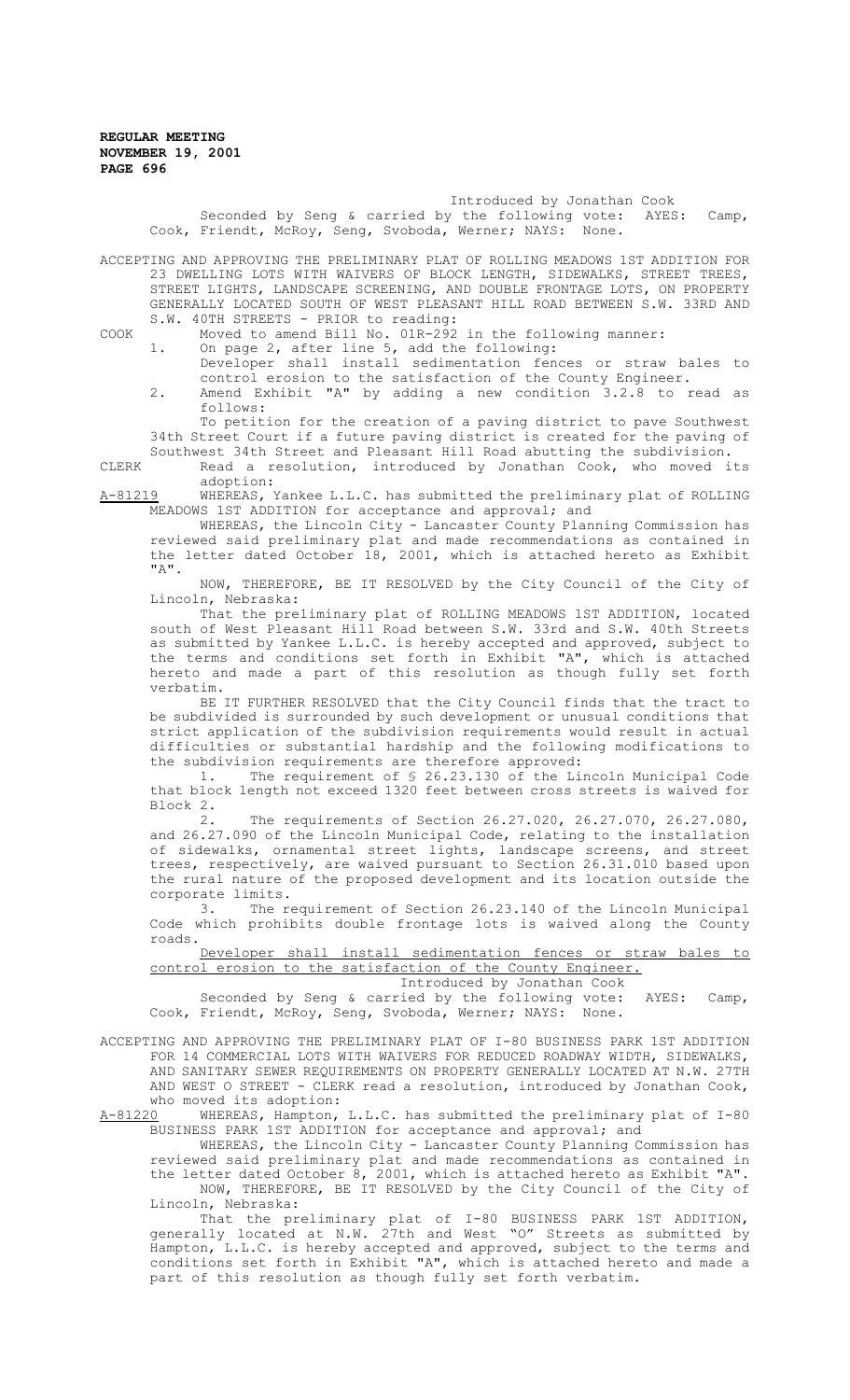BE IT FURTHER RESOLVED that the City Council finds that the tract to be subdivided is surrounded by such development or unusual conditions that strict application of the subdivision requirements would result in actual difficulties or substantial hardship and the following modifications to the subdivision requirements are therefore approved:<br>1. The requirement of \$26.27.020 of the Li

The requirement of § 26.27.020 of the Lincoln Municipal Code that sidewalks be installed along both sides of all streets within the subdivision is hereby waived along both sides of the private roadway and on the north side of West "O" Street.

2. The requirement of the Urban Public Street Design Standards that local commercial streets be 33 feet wide is waived to permit a reduced roadway width along Bizpark Drive.

3. The requirement of the Sanitary Sewer Design Standards that prohibits the transfer of wastewater from one watershed to another by any means is waived to allow for a private lift station to transfer sanitary sewer from one drainage basin to another.

Introduced by Jonathan Cook

Seconded by Seng & carried by the following vote: AYES: Camp, Cook, Friendt, McRoy, Seng, Svoboda, Werner; NAYS: None.

SPECIAL PERMIT 1435C - APPLICATION OF HARLAND TAYLOR HOMEOWNERS ASSOCIATION AND THE Y.M.C.A. TO AMEND THE HARLAND TAYLOR COMMUNITY UNIT PLAN FOR A PARKING LOT NORTH OF THE NORTHEAST Y.M.C.A ON PROPERTY GENERALLY LOCATED AT 69TH STREET AND HUNTINGTON AVENUE - CLERK read a resolution, introduced by Jonathan Cook, who moved its adoption:

A-81221 WHEREAS, Harland Taylor Homeowners Association and the Y.M.C.A. have submitted an application designated as Special Permit No. 1435C for authority to amend the Harland Taylor Community Unit Plan to construct a parking lot north of the Northeast Y.M.C.A. on property located at 69th Street and Huntington Avenue, and legally described to wit:

Lots 1 - 4 and Outlot A, Harland Taylor Addition; Lots 2 - 21 and Outlot B, Harland Taylor 1st Addition; Lots 1 - 5 and Outlots A, B, and C, Harland Taylor 2nd Addition, all located in the Northeast Quarter of Section 16, Township 10 North, Range 7 East, Lincoln, Lancaster County, Nebraska;

WHEREAS, the real property adjacent to the area included within the site plan for this parking lot will not be adversely affected; and

WHEREAS, said site plan together with the terms and conditions hereinafter set forth are consistent with the intent and purpose of Title 27 of the Lincoln Municipal Code to promote the public health, safety, and general welfare.

NOW, THEREFORE, BE IT RESOLVED by the City Council of the City of Lincoln, Nebraska:

That the application of Harland Taylor Homeowners Association and the Y.M.C.A., hereinafter referred to as "Permittee", to amend the Harland Taylor Community Unit Plan to construct a parking lot, on the property legally described above, be and the same is hereby granted under the provisions of Section 27.63.320 and Chapter 27.65 of the Lincoln Municipal Code upon condition that construction and operation of said parking lot be in strict compliance with said application, the site plan, and the following additional express terms, conditions, and requirements:

1. This permit approves a parking lot in the north portion of Lot 5, Harland Taylor 2nd Addition adjacent to the Y.M.C.A. building.

- 2. Before receiving building permits:
	- a. Special Permit #441D must be approved by the City.
	- b. The Permittee must submit a revised and reproducible plan including five copies.
	- c. The construction plans must conform to the approved plans.

3. All privately-owned improvements must be permanently maintained by the Permittee or an appropriately established owners association approved by the City Attorney.

4. The site plan approved by this permit shall be the basis for all interpretations of setbacks, yards, locations of buildings, location of parking and circulation elements, and similar matters.

5. The terms, conditions, and requirements of this resolution shall be binding and obligatory upon the Permittee, their successors, and assigns. The building official shall report violations to the City Council which may revoke the special permit or take such other action as may be necessary to gain compliance.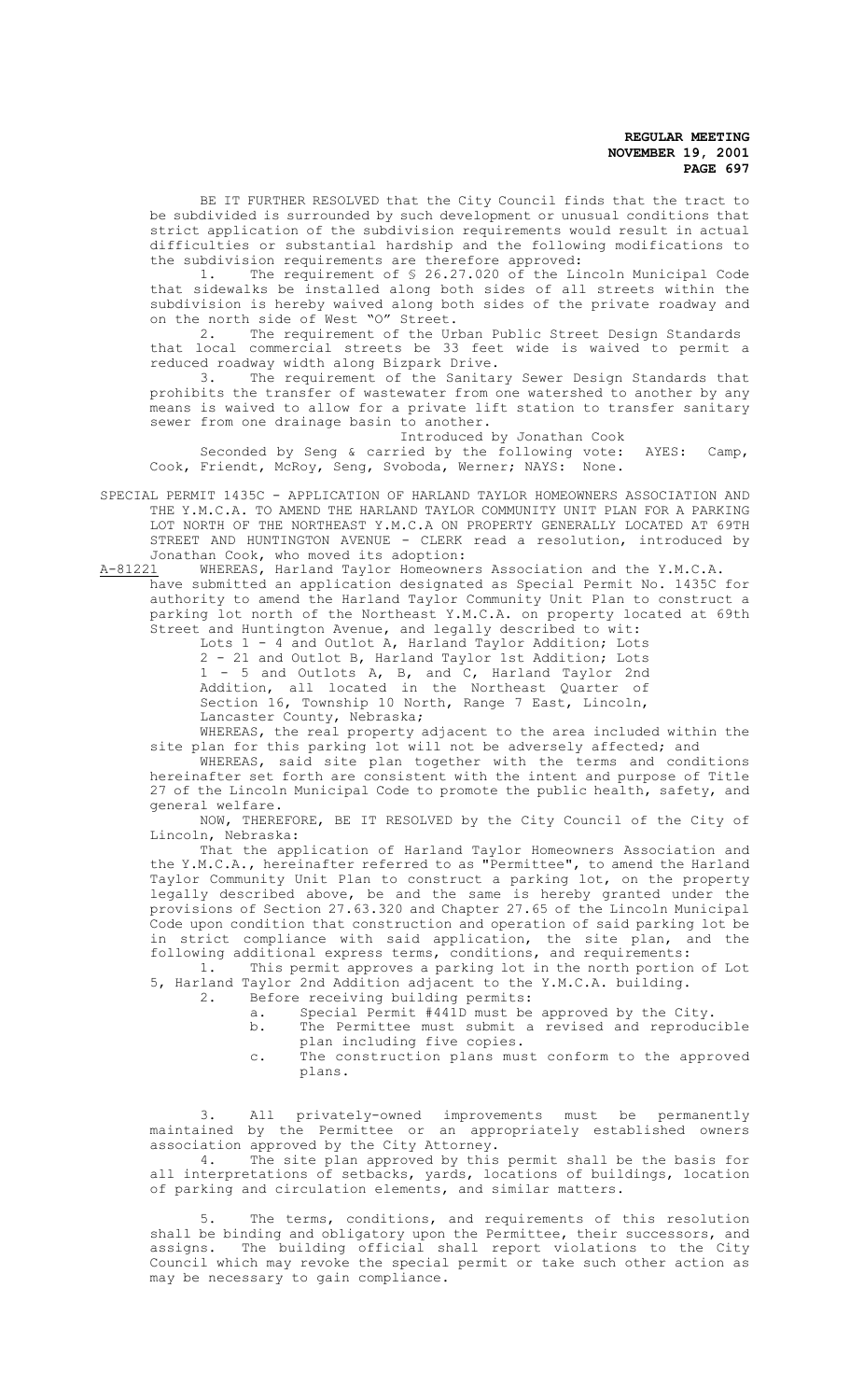6. The Permittee shall sign and return the City's letter of acceptance to the City Clerk within 30 days following approval of the special permit, provided, however, said 30-day period may be extended up to six months by administrative amendment. The City Clerk shall file a copy of the resolution approving the special permit and the letter of acceptance with the Register of Deeds, filing fees therefor to be paid in advance by the Permittee.<br>7. The site plan

The site plan as approved with this resolution voids and supersedes all previously approved site plans, however all resolutions approving previous permits remain in force unless specifically amended by this resolution.

Introduced by Jonathan Cook

Seconded by Seng & carried by the following vote: AYES: Camp, Cook, Friendt, McRoy, Seng, Svoboda, Werner; NAYS: None.

APPOINTING SAEED AHMAD TO THE CABLE ADVISORY BOARD TO FILL AN UNEXPIRED TERM

EXPIRING JULY 1, 2002 - CLERK read a resolution, introduced by Jonathan Cook, who moved its adoption:<br>A-81222 BE IT RESOLVED by the Ci

BE IT RESOLVED by the City Council of the City of Lincoln, Nebraska: That the appointment of Saeed Ahmad to the Cable Advisory Board to fill an unexpired term expiring July 1, 2002 is hereby approved.

Introduced by Jonathan Cook

Seconded by Seng & carried by the following vote: AYES: Camp, Cook, Friendt, McRoy, Seng, Svoboda, Werner; NAYS: None.

APPROVING AN INTERAGENCY MEMORANDUM OF UNDERSTANDING BETWEEN THE DEPARTMENT OF PUBLIC WORKS & UTILITIES AND THE LINCOLN ELECTRIC SYSTEM FOR THE PROVISION OF TREATED WASTEWATER EFFLUENT FOR COOLING AND OTHER ASSOCIATED PLANT WATER REQUIREMENTS OF THE SALT VALLEY GENERATING STATION - CLERK read a resolution, introduced by Jonathan Cook, who moved its adoption:<br>A-81223 A Resolution approving an Interagency Memorandum of Unders

A Resolution approving an Interagency Memorandum of Understanding between the Department of Public Works & Utilities and the Lincoln Electric System relating to the provision of treated wastewater effluent for cooling and other associated plant water requirements of the Salt Valley Generating Station.

WHEREAS, Lincoln Electric System is presently constructing a gasfired electric generating station designated as the Salt Valley Generating Station located at 7707 Bluff Road; and

WHEREAS, the operation of the combustion turbines and the combined cycle system being installed as part of the Salt Valley Generating Station require an assured source of water for cooling and other associated plant requirements; and

WHEREAS, the parties have concluded that treated wastewater effluent from the Northeast Wastewater Treatment Facility located at 7000 North 70th Street and operated by the Public Works Department is an acceptable form of water to use for cooling and associated plant requirements of the Salt Valley Generating Station and the quantities of treated wastewater effluent available from that source meet or exceed the needs of LES as a source of water for the Salt Valley Generating Station; and

WHEREAS, the symbiotic relationship created by this proposed use of treated wastewater effluent has both economic and environmental advantages and is in the best interest of the ratepayers of both utilities; and

WHEREAS, the agencies are desirous of memorializing their understandings regarding this relationship in an Interagency Memorandum of Understanding.

NOW, THEREFORE, BE IT RESOLVED by the City Council of the City of Lincoln, Nebraska:

That the Interagency Memorandum of Understanding by and between the Department of Public Works & Utilities and the Lincoln Electric System regarding the use of treated wastewater effluent in conjunction with the Salt Valley Generating Station, a copy of which is attached hereto marked as Attachment "A" and made a part hereof by reference, is hereby approved.

The City Clerk is directed to transmit two fully executed copies of the Memorandum to the Lincoln Electric System for approval and execution. Introduced by Jonathan Cook

Seconded by Seng & carried by the following vote: AYES: Camp, Cook, Friendt, McRoy, Seng, Svoboda, Werner; NAYS: None.

ACCEPTING THE REPORT OF NEW AND PENDING CLAIMS AGAINST THE CITY AND APPROVING DISPOSITION OF CLAIMS SET FORTH THEREIN FOR THE PERIOD OF OCTOBER 15 - 31, 2001 - CLERK read a resolution, introduced by Jonathan Cook, who moved its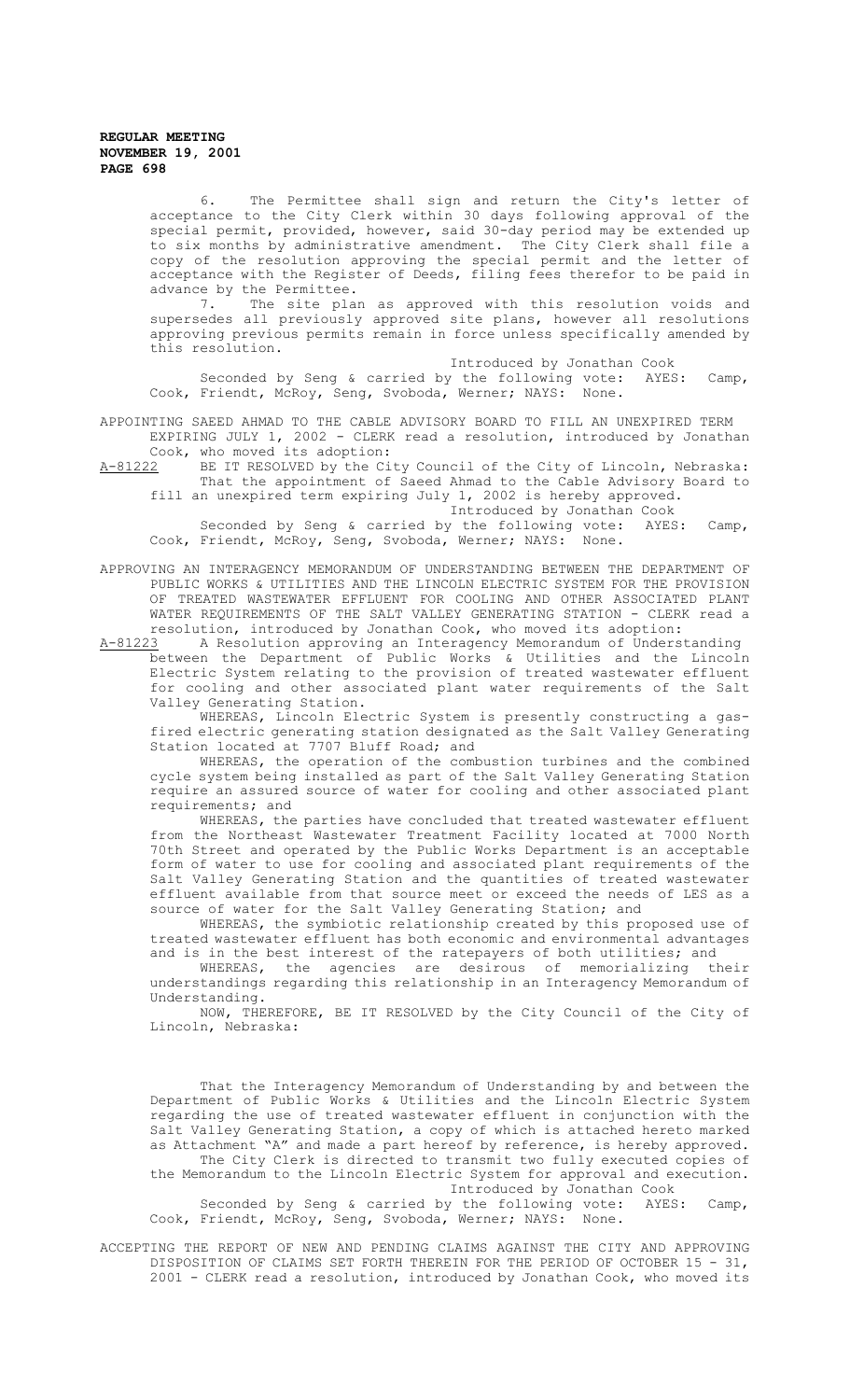$adoption: A-81224$  BE BE IT RESOLVED by the City Council of the City of Lincoln, Nebraska: That the claims listed in the attached report, marked as Exhibit "A", dated November 1, 2001, of various new and pending tort claims filed against the City of Lincoln with the Office of the City Attorney or the Office of the City Clerk, as well as claims which have been disposed of, are hereby received as required by Neb. Rev. Stat. § 13-905 (Reissue 1997). The dispositions of claims by the Office of the City Attorney, as shown by the attached report, are hereby approved:

| DENIED           |         | ALLOWED                  |          |
|------------------|---------|--------------------------|----------|
| Jerry Helget     | \$70.00 | Frank Martinez           | \$168.50 |
| Brad Cox         | NAS*    | John & Claudia Reinhardt | 500.00   |
| Jaime Schehr     | 100.00  | Kristi Roberts           | 732.18   |
| Tara Carter      | 300.00  |                          |          |
| Pat Williamson   | 70.00   |                          |          |
| Jeffery B. Itken | 45.00   |                          |          |
| Elizabeth Hitt   | 45.00   |                          |          |
| InKeun Choi      | 200.00  |                          |          |
|                  |         |                          |          |

\* No Amount Specified.

The City Attorney is hereby directed to mail to the various claimants listed herein a copy of this resolution which shows the final disposition of their claim.

Introduced by Jonathan Cook<br>y the following vote: AYES: Seconded by Seng & carried by the following vote: AYES: Camp, Cook, Friendt, McRoy, Seng, Svoboda, Werner; NAYS: None.

ADOPTING THE LINCOLN ELECTRIC SYSTEM ANNUAL BUDGET FOR 2002 - CLERK read a resolution, introduced by Jonathan Cook, who moved its adoption:<br>A-81225 WHEREAS, under the provisions of Section 4.24.090 of the L.

WHEREAS, under the provisions of Section 4.24.090 of the Lincoln Municipal Code, a proposed annual budget for the operation of the Lincoln Electric System (LES) for 2002 was approved by the LES Administrative

Board on October 26, 2001; and WHEREAS, pursuant to the above-cited code section, a public hearing on the proposed budget was held on November 12, 2001, notice thereof having been published in one issue of the <u>Lincoln Journal Star</u> newspaper published and of general circulation in the City more than five (5) days before such hearing.

NOW, THEREFORE, BE IT RESOLVED by the City Council of the City of Lincoln, Nebraska:

1. That pursuant to the provisions of Section 4.24.090 of the Lincoln Municipal Code, the Lincoln Electric System Annual Budget for the fiscal year beginning January 1, 2002, a copy of which is attached hereto and made a part of this resolution as fully as if set forth verbatim herein, is hereby adopted, and all funds listed therein are hereby appropriated for the several purposes therein stated.

2. That all money received and any of the aforesaid funds in excess of the estimated balances and receipts set forth in said budget shall be credited to the unappropriated surplus of such funds.

3. That all monies received and set apart for the operation and maintenance of the Lincoln Electric System and all monies received from any source that are required to be applied to the costs of said operation and maintenance, shall be deposited in the appropriate operation and maintenance account, and paid out upon the order of those persons designated by the LES Administrative Board.

4. That by adoption of the Capital Improvements Budget, the City Council hereby authorizes the acquisition of all necessary right-of-way, easements, or other interests in land, by purchase if possible, by condemnation if necessary, for those projects included within the Capital Improvements Budget.

5. That, to the extent capital improvements for facilities of LES are made from LES revenue and other funds, it is intended that the amount of such expenditures, which is not reasonably expected to exceed \$50,000,000 shall be reimbursable to the LES revenue and other funds through the issuance of future electric system revenue bonds there being no funds of LES or the City reserved, allocated on a long-term basis or otherwise set aside (or reasonably expected to be reserved, allocated on a long-term basis or otherwise set aside) to provide permanent financing for the expenditures related to such expenditures, other than pursuant to the issuance of such electric system revenue bonds, this Resolution being determined to be consistent with the budgetary and financial circumstances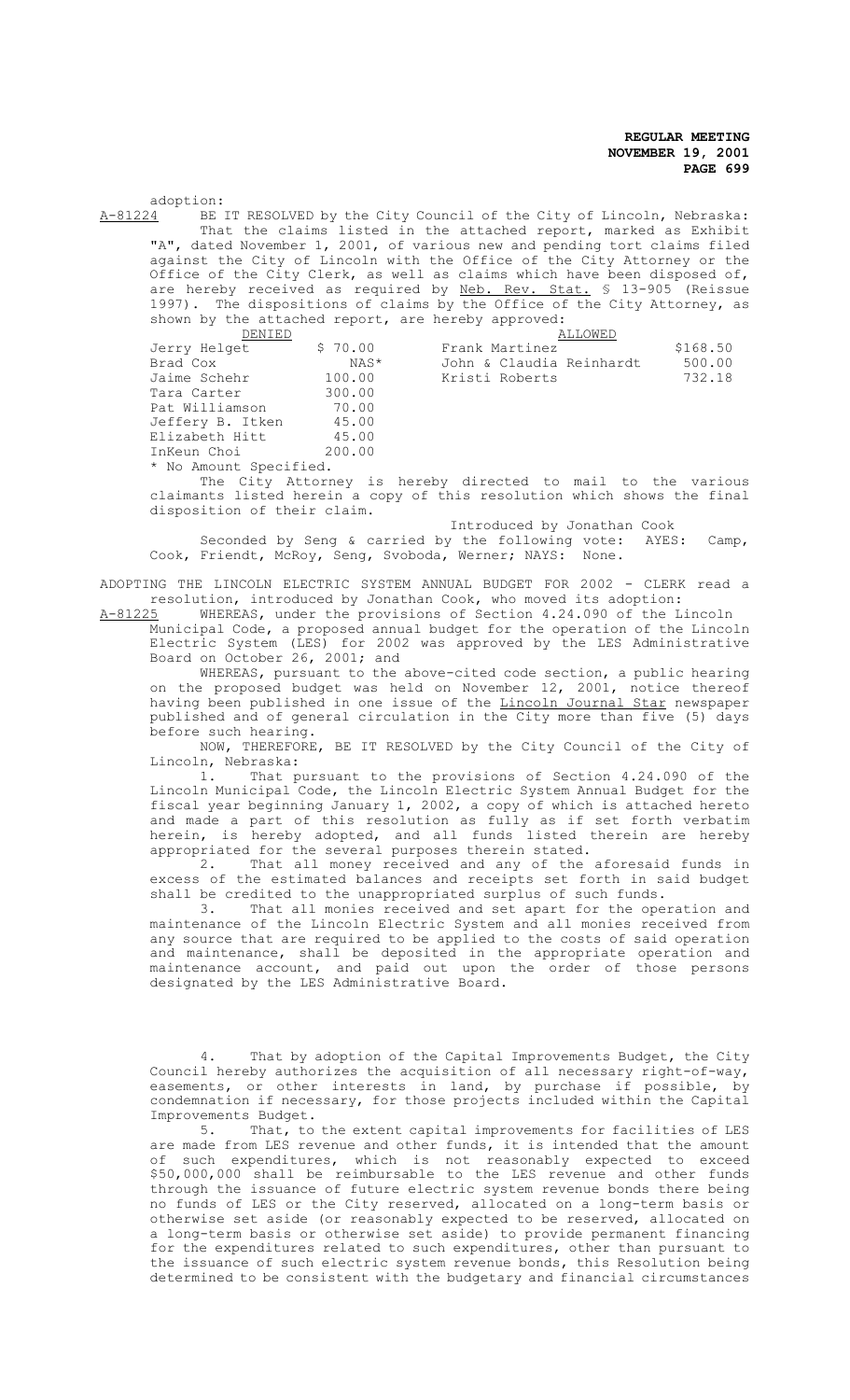of LES and the City as they exist or are reasonably foreseeable on the date hereof. 6. There is hereby appropriated all money received from any

source as grants or donations received for public purposes. Introduced by Jonathan Cook

Seconded by Seng & carried by the following vote: AYES: Camp, Cook, Friendt, McRoy, Seng, Svoboda, Werner; NAYS: None.

AMENDING THE LINCOLN MUNICIPAL CODE TO INCLUDE DESIGN STANDARDS FOR THE DESIGN, OPERATION AND MAINTENANCE OF ON-SITE WASTEWATER TREATMENT SYSTEMS - PRIOR to reading:

COOK Moved to delay action on Bill No. 01R-299 for one week to 11/26/01. Seconded by Seng & carried by the following vote: AYES: Camp, Cook, Friendt, McRoy, Seng, Svoboda, Werner; NAYS: None.

ASSESSING SPECIAL TAXES FOR THE COSTS OF THE IMPROVEMENTS IN THE DOWNTOWN BUSINESS IMPROVEMENT DISTRICT, THE CORE BUSINESS IMPROVEMENT DISTRICT OVERLAY, AND THE DOWNTOWN MAINTENANCE DISTRICT - CLERK read a resolution, introduced by Jonathan Cook, who moved its adoption:

A-81226 BE IT RESOLVED by the City Council of the City of Lincoln, Nebraska  $that$ :

The special taxes assessed October 29, 2001, to pay the costs of the improvements in the Downtown Business Improvement District, the Core Business Improvement District Overlay and the Downtown Maintenance District are hereby levied and that the period of time in which the assessments are to be paid shall be one (1) year.

Introduced by Jonathan Cook Seconded by Seng & carried by the following vote: AYES: Camp, Cook, Friendt, McRoy, Seng, Svoboda, Werner; NAYS: None.

# SETTING THE HEARING DATE OF MON. DECEMBER 3, 2001 AT 1:30 P.M. FOR THE MGR. APP. OF RODNEY R. HOLLMAN FOR LANCASTER COUNTY AGRICULTURAL SOCIETY INC DBA LANCASTER EVENT CENTER LOCATED AT 4100 NORTH 84TH ST. - CLERK read a resolution, introduced by Jonathan Cook, who moved its adoption:<br>A-81227 BE IT RESOLVED by the City Council, of the City of Lincoln

BE IT RESOLVED by the City Council, of the City of Lincoln, that a hearing date is hereby fixed for <u>Mon., December 3, 2001 at 1:30 p.m.</u> or as soon thereafter as possible in the City Council Chambers, County-City Building, 555 S. 10th St., Lincoln, NE, for the purpose of considering the Manager Application of Rodney R. Hollman for Lancaster County. If the Police Dept. is unable to complete the investigation by said

time, a new hearing date will be set.

Introduced by Jonathan Cook

Seconded by Seng & carried by the following vote: AYES: Camp, Cook, Friendt, McRoy, Seng, Svoboda, Werner; NAYS: None.

SETTING THE HEARING DATE OF MON. DECEMBER 10, 2001 AT 1:30 P.M. FOR THE APP. OF JV, INC. DBA AZTECA MEXICAN RESTAURANT LOCATED AT 500 WEST GATE BLVD. -CLERK Read a resolution, introduced by Jonathan Cook, who moved its

adoption:<br>A-81228 BE J A-81228 BE IT RESOLVED by the City Council, of the City of Lincoln, that a hearing date is hereby fixed for <u>Mon., December 10, 2001 at 1:30 p.m.</u> or

as soon thereafter as possible in the City Council Chambers, County-City Building, 555 S. 10th St., Lincoln, NE, for the purpose of considering the Application of JV Inc. dba Azteca Mexican Restaurant for a Class I Liquor License located at 500 West Gate Blvd.

If the Police Dept. is unable to complete the investigation by said time, a new hearing date will be set.

Introduced by Jonathan Cook Seconded by Seng & carried by the following vote: AYES: Camp,

# **PETITIONS & COMMUNICATIONS**

Cook, Friendt, McRoy, Seng, Svoboda, Werner; NAYS: None.

THE FOLLOWING ARE TO BE REFERRED TO PLANNING DEPT.:

Use Permit No. 133 - App. of R. C. Krueger for a Use Permit to develop property located at West Van Dorn and South Coddington Avenue. Special Permit No. 1582A - App. of Norman and Lois Cole to amend Special Permit 1582 to allow a reduction the the fall zone at 69th & Seward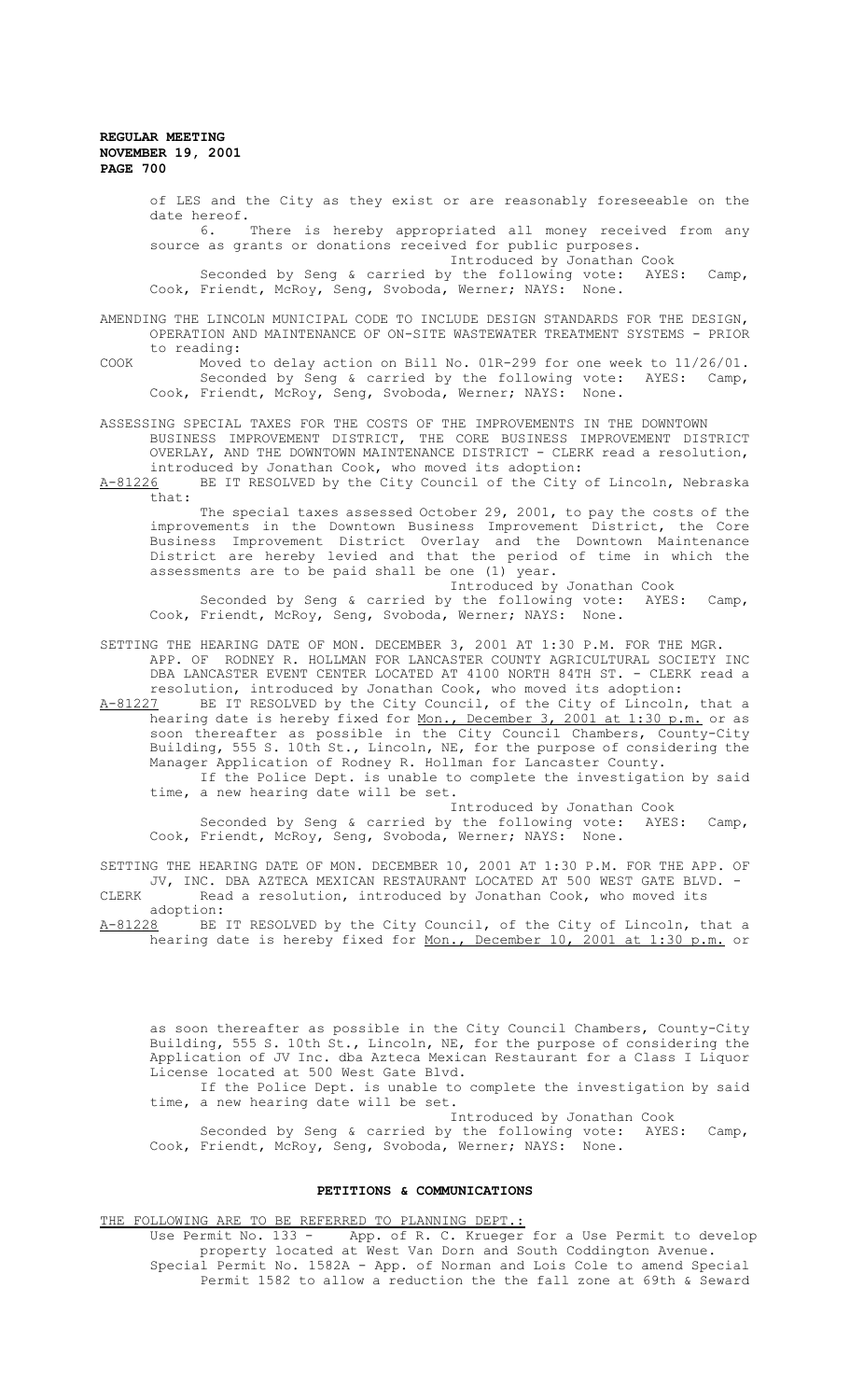Streets. Special Permit No. 1733C - App. of Patricia L. Koontz to amend CUP by adding two units at SW 8th & West B Streets.

Special Permit No. 1946 - App. of Ridge Development Co. to develop duplex lots at S. 27th & Yankee Hill Rd.

Special Permit No. 1947 - App. of Cricket Nebraska Property Company to construct, operate and maintain a Wireless PCS Communications Facility at 3300 "O" St.

Special Permit No. 1949 - App. of Donna Roller for an early childcare facility dba Arborview Montessori, Inc. at 33rd & Pioneers Blvd.

Special Permit No. 1950 - App. of Qwest Wireless, L.L.C. to construct a broadcast tower for the purpose of wireless telecommunications at 6801 S. 27th St.

Change of Zone No. 3195 - App. of Rick Krueger to change the zoning district map from R-3 to B-1 at Coddington & West Van Dorn.

Change of Zone No. 3253 - App. of Stockwell Properties, L.L.C. to change the zoning district map from B-1 and R-3 to B-2.

Change of Zone No. 3330 - App. of Ridge Development Co. & J.T.S. Enterprises L.L.C. to change the zoning district map from AG to R-3

at S. 27th & Yankee Hill Rd.

Change of Zone No. 3337 - App. of Home Real Estate to change zoning

district map from AGR to P, R-1, R-3 at South 80th & Cheney Ridge.

# THE FOLLOWING WERE REFERRED TO LAW DEPT.:

Formal Re-Paving Petition of Paving District 152, submitted by Cornhusker Bank.

Petition to Vacate Public Way of the west 60.15 feet of Wagon Lane from the south line of Outlet B to the North line of Outlot C in Frontier Acres, submitted by Nebraska Title Company.

Petition to Vacate the north six feet (6') of West "E" Street, bounded by Folsom Street to the west and Southwest 6th Street to the east, submitted by Lincoln Plating Company.

REPORT OF UNL Microbiologist for the water tested for the month of October - CLERK presented said report which was placed on file in the Office of the City Clerk. **(35-01)**

#### **REPORTS OF CITY OFFICERS**

CLERK'S LETTER & MAYOR'S APPROVAL OF ORDINANCES & RESOLUTIONS PASSED ON OCT. 29, 2001 - CLERK presented said report which was placed on file in the Office of the City Clerk. **(27-1)**

INVESTMENT OF FUNDS FOR OCTOBER 29 - NOVEMBER 2, 2001 - CLERK read the following resolution, introduced by Jonathan Cook, who moved its

adoption:<br>A-81229 BE BE IT HEREBY RESOLVED BY THE CITY COUNCIL of the City of Lincoln, Nebraska:

That the attached list of investments be confirmed and approved, and the City Treasurer is hereby directed to hold said investments until maturity unless otherwise directed by the City Council. (Investments for October 29 - November 2, 2001.)

Introduced by Jonathan Cook Seconded by Seng & carried by the following vote: AYES: Camp, Cook, Friendt, McRoy, Seng, Svoboda, Werner; NAYS: None.

REPORTS FROM CITY TREASURER OF TELECOMM OCC. TAX FOR THE MONTH OF July, August & September: Touch 1 Communications, Inc.; PNG Telecommunications, Inc.; for the month of Sept., 2001: Global Crossing Telecommunications, Inc.; Alltel Communications of Nebraska, Inc.; Alltel Nebraska, Inc.; Alltel Systems of the Midwest, Inc.; Nebraska TEchnology & Telecommunications, Inc.; Coast International, Inc.; GE Business Productivity Sol., FKA: GE Capital Communications, Inc.; IBM Global Services-NS Div.; American Farm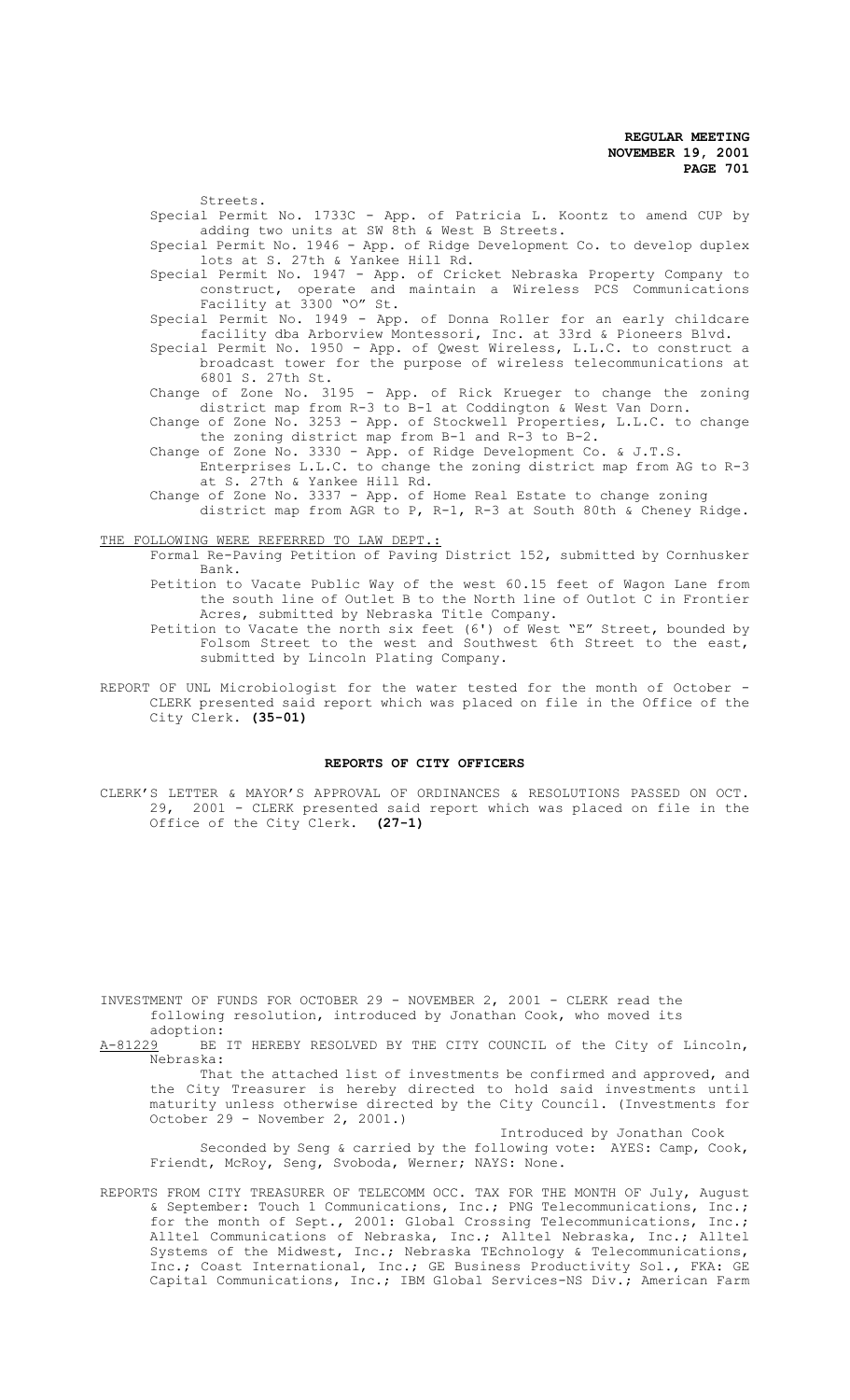Bureau, Inc.; Access Line Communications Corp.; Broadwing Telecommunications; Verizon Select Services, Inc.; Intellicall Operator Services; Bell Atlantic Communications; for the month of October: D & D Communications, Inc. - CLERK presented said report which was placed on file in the Office of the City Clerk. **(20)**

- REPORT FROM CITY TREASURER OF FRANCHISE TAX FOR THE MONTH OF SEPTEMBER, 2001: TIME WARNER CABLE - CLERK presented said report which was placed on file in the Office of the City Clerk. **(16-1)**
- REPORT OF LINCOLN WATER & WASTEWATER SYSTEM RECAPITULATION OF DAILY CASH RECEIPTS FOR OCTOBER, 2001 - CLERK presented said report which was placed on file in the Office of the City Clerk. **(8-71)**

#### **ORDINANCES - 1ST READING**

- CREATING WATER DISTRICT NO. 1184 IN PARK AVENUE FROM 10TH TO 11TH STREETS CLERK read an ordinance, introduced by Jonathan Cook, creating a Water District No. 1184 in Park Avenue from 10th to 11th Streets, the first time.
- CREATING WATER DISTRICT NO. 1185 IN MARLBOROUGH AND OAKS HOLLOW DRIVE, STEVENS RIDGE ESTATES - CLERK read an ordinance, introduced by Jonathan Cook, creating a Water District No. 1185 in Marlborough and Oaks Hollow Drive, Stevens Ridge Estates, the first time.
- CREATING SEWER DISTRICT NO. 1175 MARLBOROUGH AND OAKS HOLLOW DRIVE, STEVENS RIDGE ESTATES - CLERK read an ordinance, introduced by Jonathan Cook, creating a Sewer District No. 1175 Marlborough and Oaks Hollow Drive, Stevens Ridge Estates, the first time.
- CREATING SEWER DISTRICT NO. \_\_\_\_\_ IN N.W. 40TH AND WEST O STREET PRIOR to reading:
- CAMP Moved to withdraw & re-advertise for public hearing on 12/17/01. Seconded by Seng & carried by the following vote: AYES: Camp,<br>Friendt, McRov, Seng, Svoboda, Werner; NAYS: None. Cook, Friendt, McRoy, Seng, Svoboda, Werner; NAYS:
- VACATING THE NORTH HALF OF THE NORTH-SOUTH ALLEY IN BLOCK 117, HAVELOCK ADDITION, GENERALLY LOCATED BETWEEN TOUZALIN AVENUE AND NORTH 58TH STREET AT SEWARD AVENUE - CLERK read an ordinance, introduced by Jonathan Cook, vacating the north half of the north-south alley in Block 117, Havelock Addition, generally located between Touzalin Avenue and North 58th Street at Seward Avenue, the first time.
- VACATING THE EAST HALF OF THE EAST-WEST ALLEY IN BLOCK 30, ORIGINAL PLAT OF LINCOLN, GENERALLY LOCATED BETWEEN NORTH 8TH AND NORTH 9TH STREETS, NORTH OF Q STREET - CLERK read an ordinance, introduced by Jonathan Cook, vacating the east half of the east-west alley in Block 30, Original Plat of Lincoln, generally located between North 8th and North 9th Streets, North of Q Street, the first time.
- CHANGE OF ZONE 3343 APPLICATION OF HOLDREGE INVESTORS, L.L.C. AND UNIVERSITY PARK CONGREGATION OF JEHOVAH'S WITNESSES, INC. FOR A CHANGE OF ZONE FROM B-2 PLANNED NEIGHBORHOOD BUSINESS TO R-4 RESIDENTIAL ON PROPERTY GENERALLY LOCATED AT THE NORTHEAST CORNER OF NORTH 84TH AND HOLDREGE STREETS - CLERK read an ordinance, introduced by Jonathan Cook, the application of Holdrege Investors, L.L.C. and University Park Congregation of Jehovah's Witnesses, Inc. for a Change of Zone from B-2 Planned Neighborhood Business to R-4 Residential on property generally located at the Northeast corner of North 84th and Holdrege Streets, the first time.

#### **ORDINANCES - 3RD READING**

AMENDING THE CORPORATE LIMITS OF THE CITY BY ANNEXING APPROXIMATELY 9.12 ACRES OF PROPERTY GENERALLY LOCATED SOUTHWEST OF S.W. 56TH AND WEST O STREETS - CLERK read an ordinance, introduced by Jon Camp, amending the corporate limits of the City by annexing approximately 9.12 acres of property generally located southwest of S.W. 56th and West "O" St., the third time.

CAMP Moved to pass the ordinance as read. Seconded by Seng & carried by the following vote: AYES: Camp,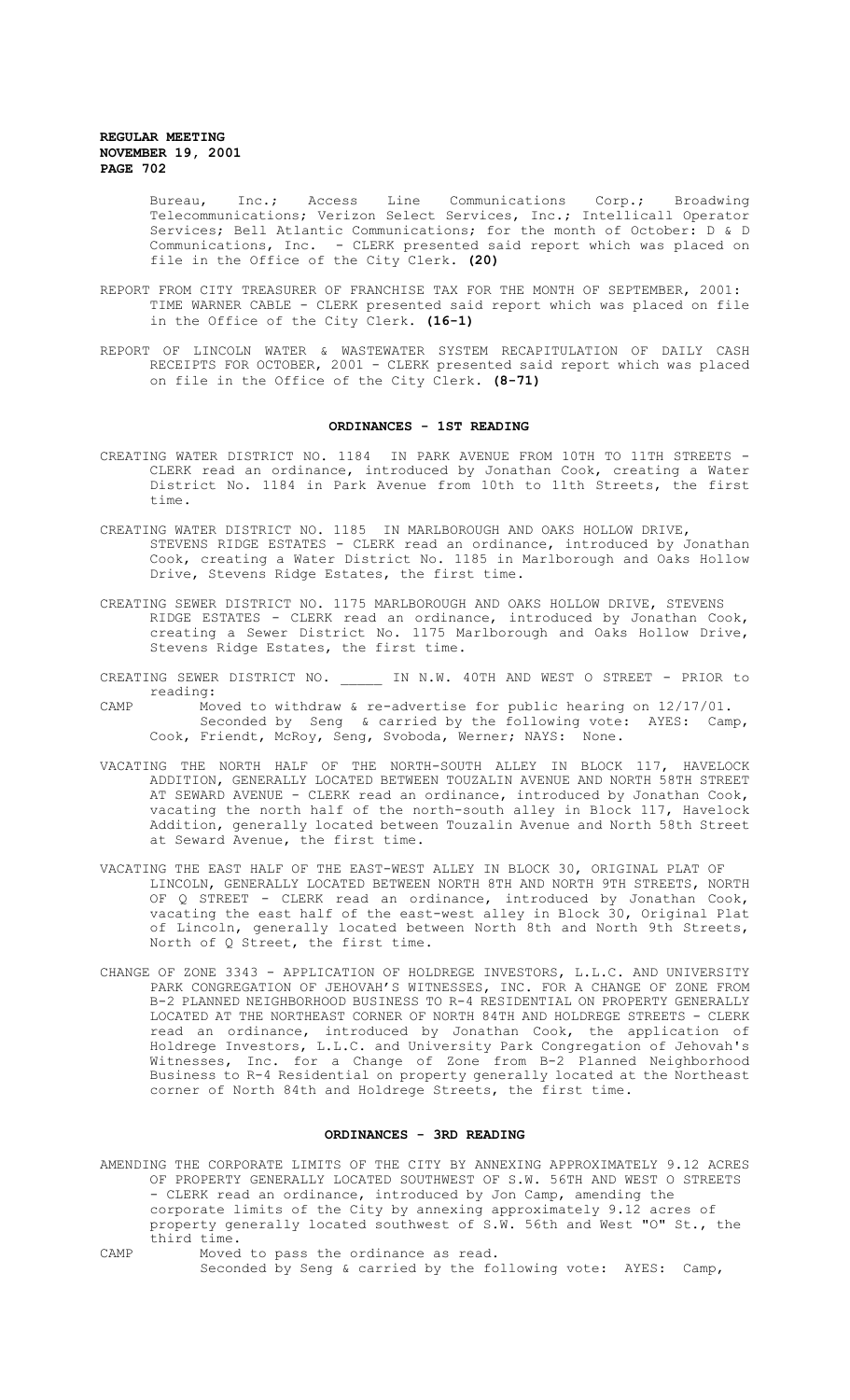Cook, Friendt, McRoy, Seng, Svoboda, Werner; NAYS: None. The ordinance, being numbered **17932**, is recorded in Ordinance Book 24, Page

CHANGE OF ZONE 3314 - APPLICATION OF D & R DEVELOPMENT, INC. FOR A CHANGE OF ZONE FROM AG AGRICULTURAL TO H-3 HIGHWAY COMMERCIAL ON PROPERTY GENERALLY LOCATED SOUTHWEST OF S.W. 56TH AND WEST O STREETS - CLERK read an ordinance, introduced by Jon Camp, for an Application of D & R Development, Inc. for a change of zone from AG Agricultural to H-3 Highway Commercial on property generally located southwest of S.W. 56th and West "O" Streets, the third time.

CAMP Moved to pass the ordinance as read. Seconded by Seng & carried by the following vote: AYES: Camp, Cook, Friendt, McRoy, Seng, Svoboda, Werner; NAYS: None. The ordinance, being numbered **17933**, is recorded in Ordinance Book 24, Page

CHANGE OF ZONE 3332 - APPLICATION OF YANKEE L.L.C. FOR A CHANGE OF ZONE FROM AG AGRICULTURAL TO AGR AGRICULTURAL RESIDENTIAL ON PROPERTY GENERALLY LOCATED SOUTH OF WEST PLEASANT HILL ROAD BETWEEN S.W. 33RD AND S.W. 40TH STREETS - CLERK read an ordinance, introduced by Jon Camp, for an Application of Yankee L.L.C. for a change of zone from AG Agricultural to AGR Agricultural Residential on property generally located south of West Pleasant Hill Road between S.W. 33rd and S.W. 40th Streets, the third time.<br>WERNER Moved

Moved to pass the ordinance as read.

Seconded by Seng & carried by the following vote: AYES: Camp, Cook, Friendt, McRoy, Seng, Svoboda, Werner; NAYS: None. The ordinance, being numbered **17934**, is recorded in Ordinance Book 24, Page

CHANGE OF ZONE 3336 - APPLICATION OF REX ANDERSON FOR A CHANGE OF ZONE FROM I-1 INDUSTRIAL TO R-4 RESIDENTIAL AND R-7 RESIDENTIAL ON PROPERTY GENERALLY LOCATED AT 19TH AND DUDLEY STREETS - CLERK read an ordinance, introduced by Terry Werner, for a change of zone from I-1 Industrial to R-4 Residential and R-7 Residential on property generally located at 19th and Dudley Streets, the third time.

WERNER Moved to pass ordinance as read. Seconded by Seng & carried by the following vote: AYES: Camp,

Cook, Friendt, McRoy, Seng, Svoboda, Werner; NAYS: None. The ordinance, being numbered **17935**, is recorded in Ordinance Book 24, Page

CHANGE OF ZONE 3342 - APPLICATION OF JOHN RALLIS FOR A CHANGE OF ZONE FROM AG AGRICULTURAL TO AGR AGRICULTURAL RESIDENTIAL ON PROPERTY GENERALLY LOCATED AT S. 98TH STREET AND OLD CHENEY ROAD - CLERK read an ordinance, introduced by Terry Werner, for a change of zone from AG AGricultural to AGR AGricultural Residential on property generally located at S. 98th Street and Old Cheney Road, the third time.<br>WERNER Moved to pass ordinance as read

WERNER Moved to pass ordinance as read.

Seconded by Seng & carried by the following vote: AYES: Camp, Cook, Friendt, McRoy, Seng, Svoboda, Werner; NAYS: None. The ordinance, being numbered **17936**, is recorded in Ordinance Book 24, Page

AMENDING ORDINANCE NO. 17887, PASSED BY CITY COUNCIL ON JULY 30, 2001, TO AMEND THE LEGAL DESCRIPTION TO INCLUDE THE LOT UPON WHICH THE UNIVERSITY PARK CONGREGATION OF JEHOVAH'S WITNESSES IS LOCATED GENERALLY LOCATED AT THE NORTHEAST CORNER OF NORTH 84TH AND HOLDREGE STREETS - CLERK read an ordinance, introduced by Terry Werner, amending Ordinance No. 17887, passed by the City Council on July 30, 2001, to amend the legal description to include the lot upon which the University Park Congregation of Jehovah's Witnesses is generally located at the northeast corner of North 84th and Holdrege Streets, the third time.<br>WERNER Moved to pass ordinance as read.

Moved to pass ordinance as read. Seconded by Seng & carried by the following vote: AYES: Camp, Cook, Friendt, McRoy, Seng, Svoboda, Werner; NAYS: None. The ordinance, being numbered **17937**, is recorded in Ordinance Book 24, Page

APPROVING REVISED DISTRICT BOUNDARIES OF THE CITY FOR THE FOUR COUNCIL DISTRICTS - CLERK read an ordinance, introduced by Jon Camp, approving

revised district boundaries of the City for the four Council Districts, the third time.

CAMP Moved to pass Option B of Bill No. 01-170. Seconded by Seng. Discussion followed, Seng withdrew her Second.

CAMP Withdrew his motion.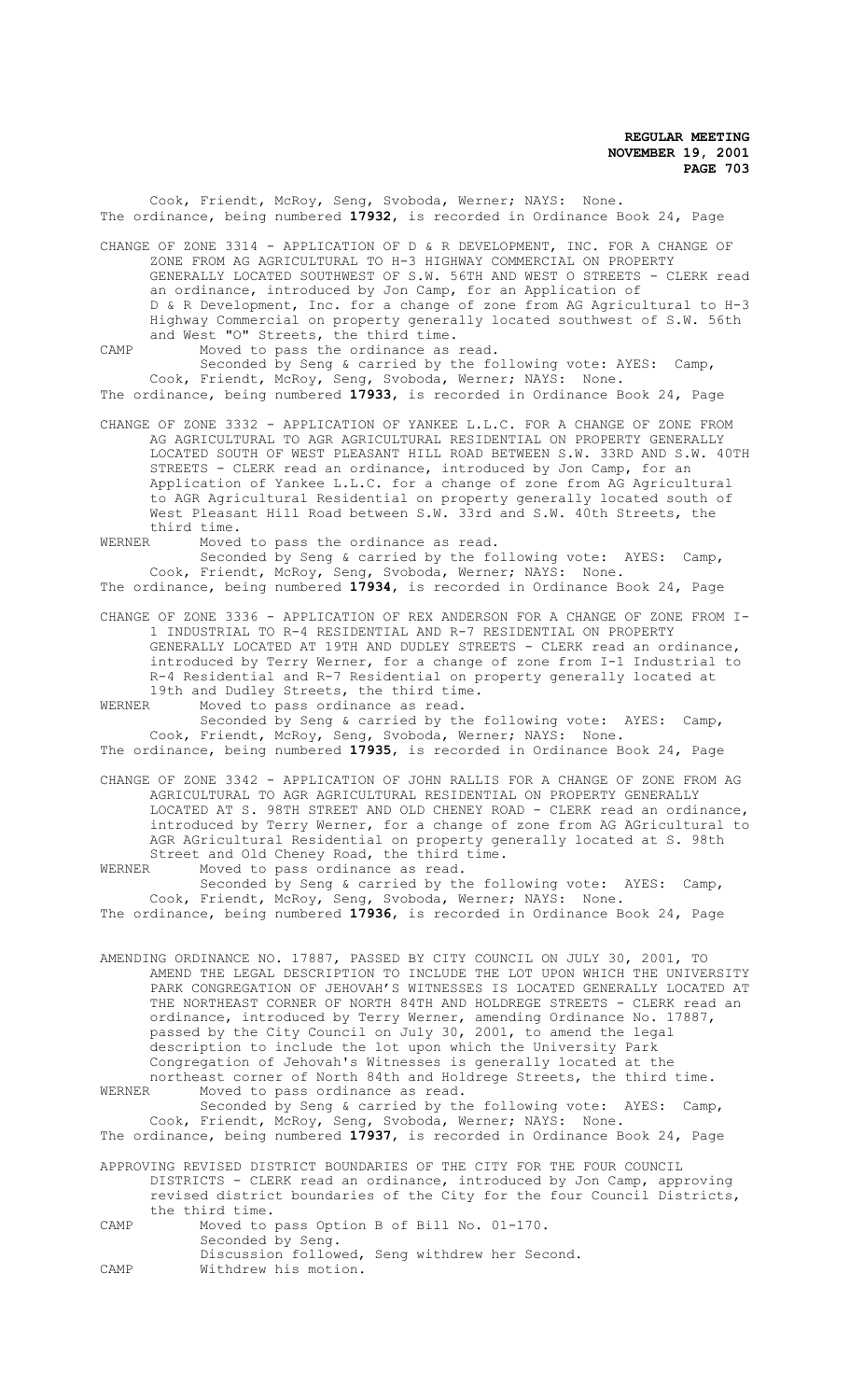| SVOBODA                                           | Moved to pass Option C (with a new map proposal)                  |  |
|---------------------------------------------------|-------------------------------------------------------------------|--|
|                                                   | Motion failed due to lack of second.                              |  |
| SVOBODA                                           | Moved to delay and have public hearing and action on $11/26/01$ . |  |
|                                                   | Seconded by Camp & LOST by the following vote: AYES: Svoboda,     |  |
|                                                   | Camp, Friendt; NAYS: Cook, McRoy, Seng, Werner.                   |  |
| WERNER                                            | Moved to pass Option A of Bill No. 01-170.                        |  |
|                                                   | Seconded by Cook & carried by the following vote: AYES: Cook,     |  |
| McRoy, Seng, Werner; NAYS: Camp, Friendt, Svoboda |                                                                   |  |

The ordinance, being numbered **17938**, is recorded in Ordinance Book 24, Page.

## **MISCELLANEOUS BUSINESS**

- WERNER Moved to reconsider Bill No. 01-150 and place on pending. Seconded by Seng & carried by the following vote: AYES: Cook, McRoy, Seng, Werner; NAYS: Camp, Friendt, Svoboda.
- WERNER Moved to reconsider Bill No. 01-151 and place on pending. Seconded by Seng & carried by the following vote: AYES: Cook, McRoy, Seng, Werner; NAYS: Camp, Friendt, Svoboda.

## **PENDING LIST -**

CAMP Moved to extend the Pending List for 1 week and approve the resolutions to have Public Hearing on Nov. 26, 2001. Seconded by Seng & carried by the following vote: AYES: Camp, Cook, Friendt, McRoy, Seng, Svoboda, Werner; NAYS: None.

#### **ADJOURNMENT**

#### **5:30 p.m.**

CAMP Moved to adjourn the City Council meeting of November 19, 2001. Seconded by Seng & carried by the following vote: AYES: Camp, Cook, Friendt, McRoy, Seng, Svoboda, Werner; NAYS: None. So ordered.

 $\overline{a}$ 

Joan E. Ross, Deputy City Clerk

Glenna Graupmann, Office Assistant III

 $\mathcal{L}_\text{max}$  and the contract of the contract of the contract of the contract of the contract of the contract of the contract of the contract of the contract of the contract of the contract of the contract of the contrac